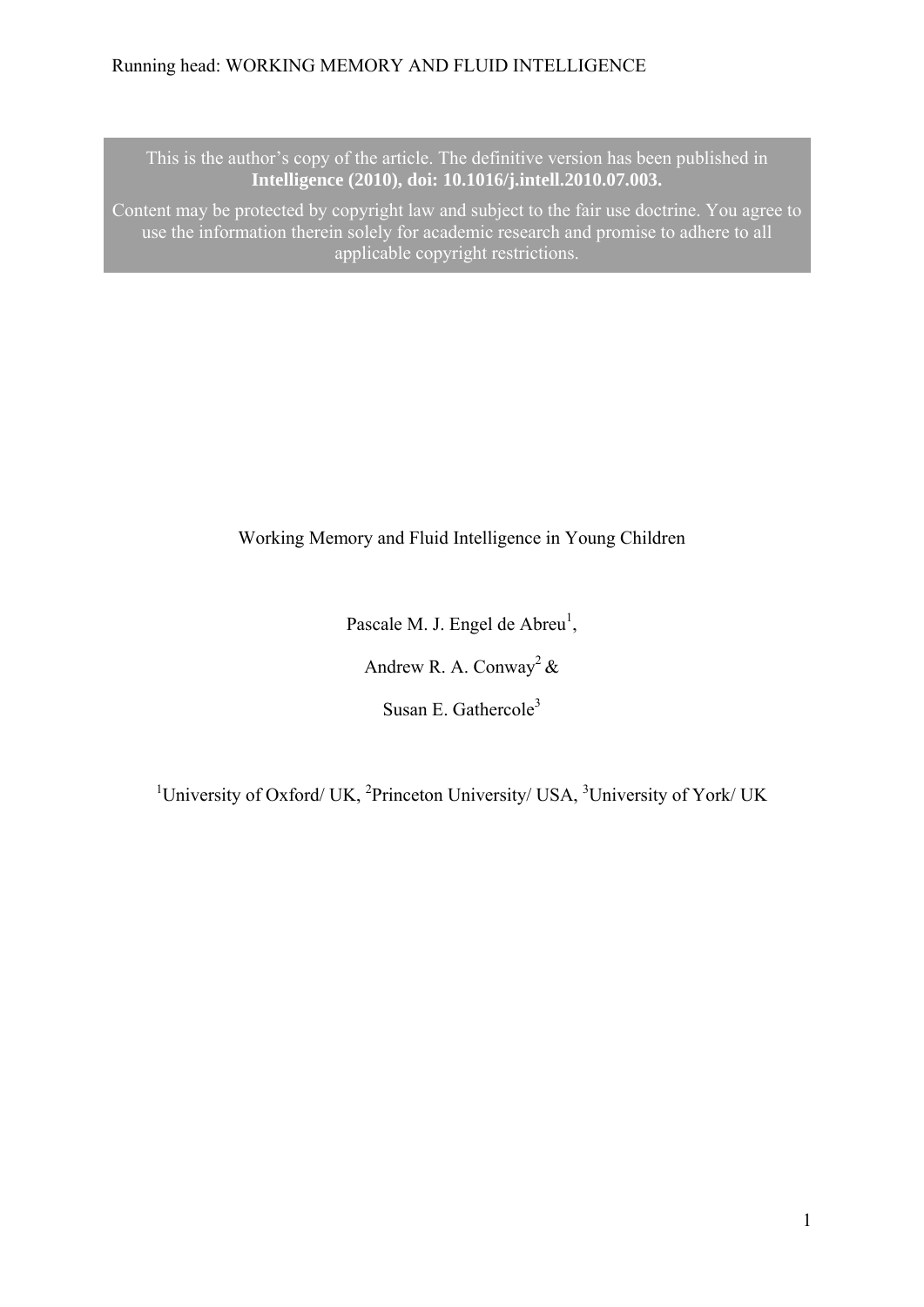#### Abstract

The present study investigates how working memory and fluid intelligence are related in young children and how these links develop over time. The major aim is to determine which aspect of the working memory system – short-term storage or cognitive control - drives the relationship with fluid intelligence. A sample of 119 children was followed from kindergarten to second grade and completed multiple assessments of working memory, short-term memory, and fluid intelligence. The data showed that working memory, short-term memory, and fluid intelligence were highly related but separate constructs in young children. The results further showed that when the common variance between working memory and shortterm memory was controlled, the residual working memory factor manifested significant links with fluid intelligence whereas the residual short-term memory factor did not. These findings suggest that in young children cognitive control mechanisms rather than the storage component of working memory span tasks are the source of their link with fluid intelligence.

*Keywords*: working memory; short-term memory; fluid intelligence; cognitive control; developmental.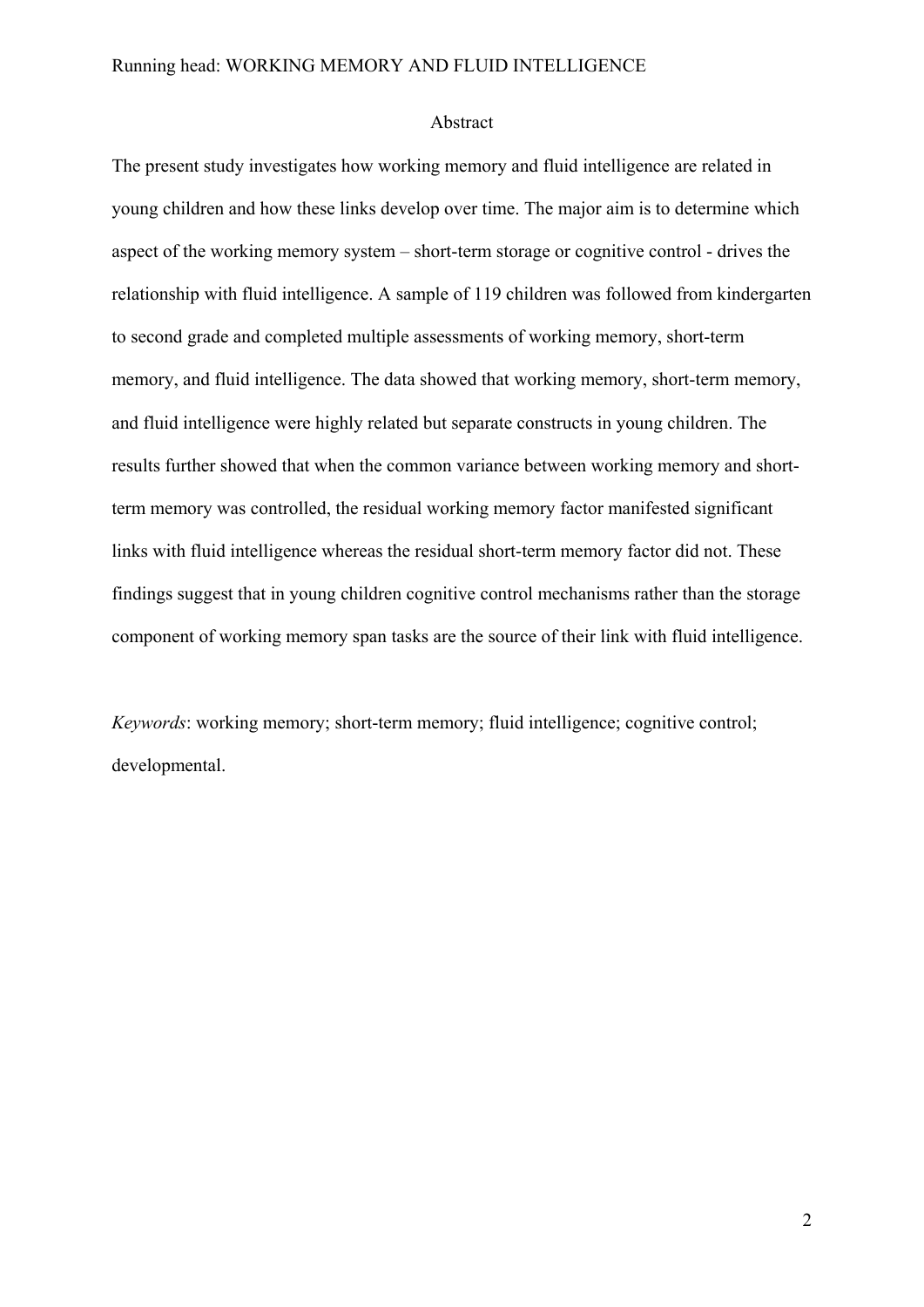Working memory and fluid intelligence in young children

### **1. Introduction**

In recent years there has been substantial evidence that fluid intelligence and working memory are closely related (Colom, Flores-Mendoza, & Rebollo, 2003; Conway, Cowan, Bunting, Therriault, & Minkoff, 2002; Cowan, et al., 2005; Engle, Tuholski, Laughlin, & Conway, 1999; Kane, et al., 2004; Oberauer, Schulze, Wilhelm, & Süß, 2005; Unsworth, Redick, Heitz, Broadway, & Engle, 2009). Although researchers generally agree on the existence of such a relationship, the underlying nature of the association remains an issue of controversy. Furthermore, the vast majority of studies have focused on adults, and it remains to be seen whether the findings extend to children. The main aim of the present study was to explore the development of working memory and fluid intelligence in a population of young children in order to clarify the relationship between these two aspects of fluid cognition.

# **Definition of the key concepts**

Fluid intelligence (Gf) is a complex cognitive ability that allows humans to flexibly adapt their thinking to new problems or situations. The concept has been defined by Cattell (1971) as: "an expression of the level of complexity of relationships which an individual can perceive and act upon when he does not have recourse to answers to such complex issues already sorted in memory" (Cattell, 1971, p. 99). In other words, Gf can be thought of as the ability to reason under novel conditions and stands in contrast to performance based on learned knowledge and skills or crystallized intelligence (Haavisto & Lehto, 2005; Horn & Cattell, 1967). Gf is generally assessed by tasks that are nonverbal and relatively culture-free.

Working memory (WM) has been described as a system for holding and manipulating information over brief periods of time, in the course of ongoing cognitive activities. Most theorists in the field agree that WM comprises mechanisms devoted to the maintenance of information over short period of time, also referred to as short-term memory (STM), and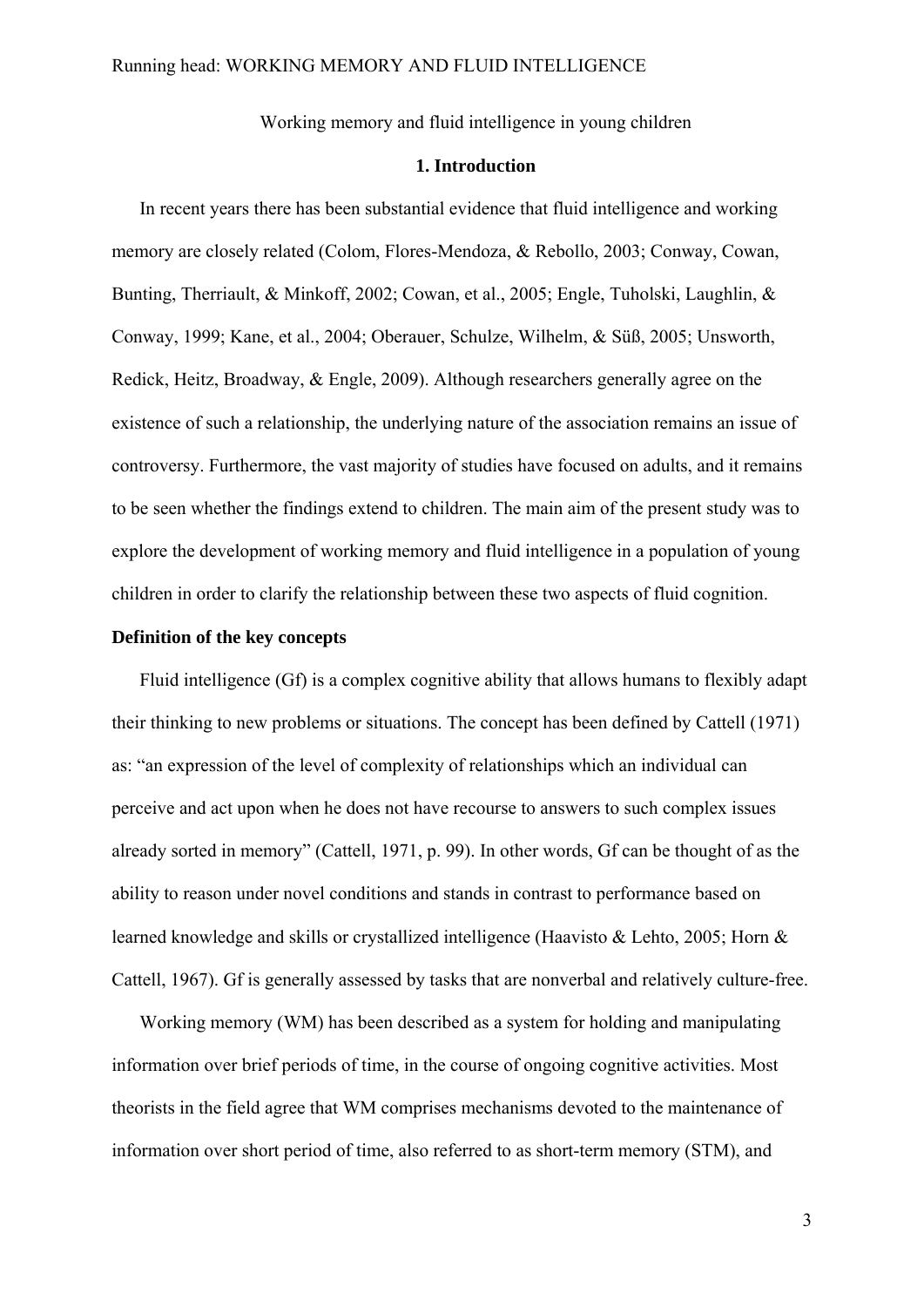processes responsible for cognitive control that regulate and coordinate those maintenance operations (Baddeley, 2000; Cowan, et al., 2005; Engle, 2010; Engle, Kane, & Tuholski, 1999; Engle, Tuholski, et al., 1999). WM is often assessed by complex span tasks that involve the simultaneous processing and storage of information (Daneman & Carpenter, 1980). An example of such a task is counting span, in which participants are asked to count a particular class of items in successive arrays and to store at the same time the number of target items in each array (Case, Kurland, & Goldberg, 1982). These complex span measures stand in contrast to simple span tasks that require only the storage of information with no explicit concurrent processing task. A typical simple span task is digit span, requiring the immediate recall of lists of digits.

Although STM and WM are theoretically distinct and sometimes separately assessed, no single task is a pure measure of either construct (Conway, et al., 2002; Conway, Jarrold, Kane, Miyake, & Towse, 2008; Engle, Tuholski, et al., 1999). Even a seemingly simple task such as digit span is likely to involve cognitive control mechanisms. In a recent study, Unsworth and Engle (2006) showed that simple span with long lists of items tap the same controlled retrieval mechanism as complex span tasks. The authors argue that items from the end of a long list are retrieved from a capacity-limited STM store (or primary memory), whereas items from the beginning of the list which have been displaced from the limited capacity STM store are retrieved via a controlled search of secondary memory. Also, complex span tasks rely on simple storage as well as cognitive control mechanisms (Bayliss, Jarrold, Gunn, & Baddeley, 2003; La Pointe & Engle, 1990). Thus, simple and complex span tasks are likely to tap both storage and cognitive control, to differing degrees: whereas complex span tasks primarily reflect cognitive control and secondary storage, simple span measures are most sensitive to storage and depend less on cognitive control (Conway, Macnamara, Getz, & Engel de Abreu, in press; Kane, et al., 2004; Unsworth & Engle, 2006).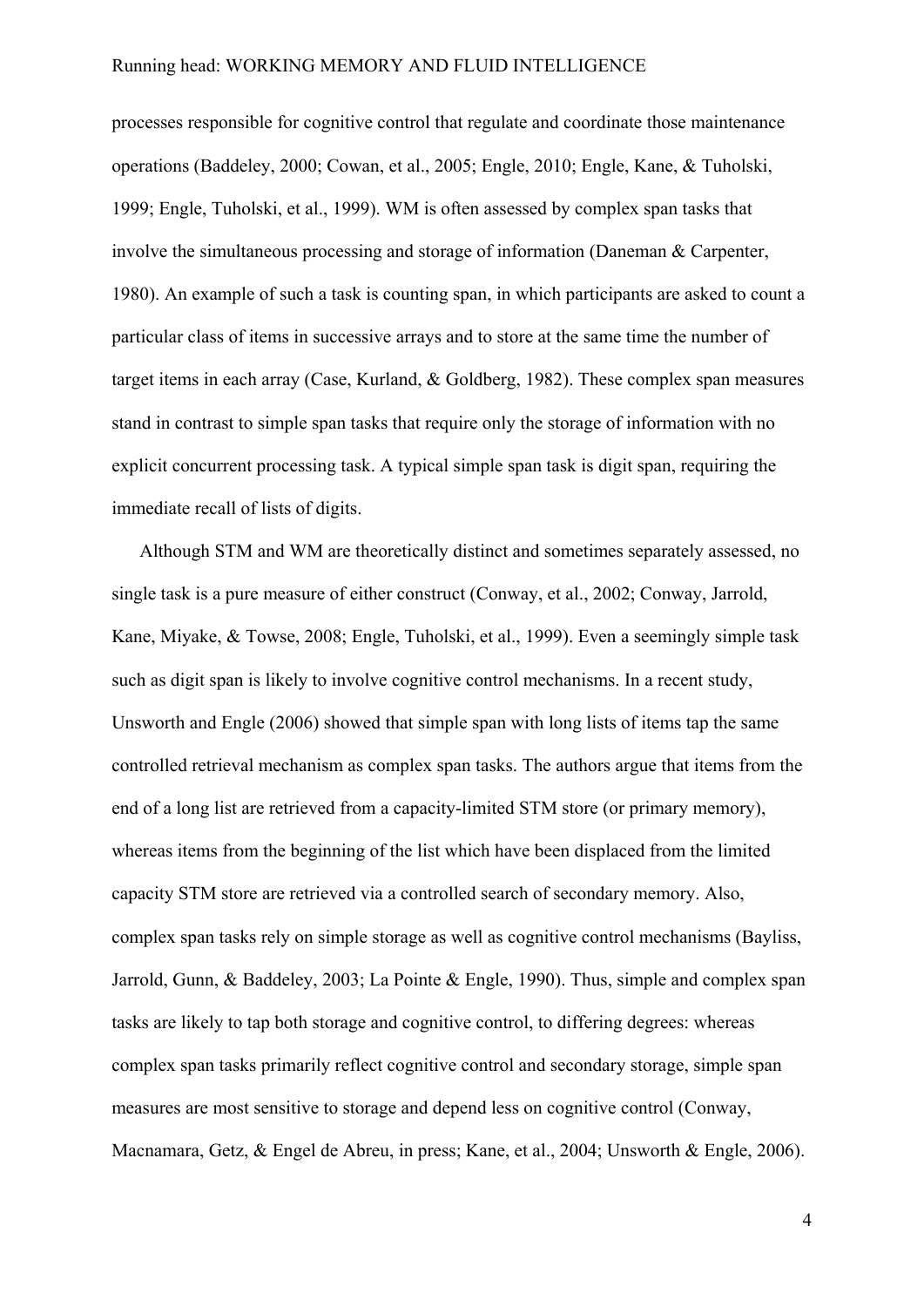The balance of these contributions to simple and complex span tasks may change with development. The efficiency of processing improves as children get older (Case, et al., 1982); simple span tasks might therefore rely more heavily on cognitive control processes in younger than in older children or in adults (Engle, Tuholski, et al., 1999). If this is the case, simple and complex span tasks should be more closely associated in children than in adults, due to the common contribution of cognitive control mechanisms. Consistent with this position, Hutton and Towse (2001) found that simple and complex span tasks loaded on the same factor in 8- and 11- year-olds. In contrast, other studies suggest that simple and complex span tasks tap distinct but associated underlying constructs in developmental populations (Alloway, Gathercole, & Pickering, 2006; Alloway, Gathercole, Willis, & Adams, 2004; Gathercole, Pickering, Ambridge, & Wearing, 2004; Kail & Hall, 2001; Swanson, 2008).

# **Links between working memory and fluid intelligence**

Many studies have shown that in adults, Gf and WM are strongly linked (Colom, et al., 2003; Conway, et al., 2002; Cowan, et al., 2005; Engle, Tuholski, et al., 1999; Kane, et al., 2004). The underlying nature of the association is, however, not fully understood. According to Engle and colleagues (Engle, 2010), WM and Gf both rely on attentional control mechanisms. In Gf tasks cognitive control is required to analyze problems, monitor the performance process, and adapt the resolution strategy as performance proceeds. In a similar way, cognitive control might be needed in WM tasks in order to maintain memory representations in an active state in the face of interference. A theoretically different account of the Gf-WM link has been proposed by Colom and colleagues (Colom, Abad, Quiroga, Shih, & Flores-Mendoza, 2008). They argue that STM storage rather than cognitive control accounts for the relationship between WM and Gf.

Supporting evidence for both positions exists. In a latent variable study, Engle and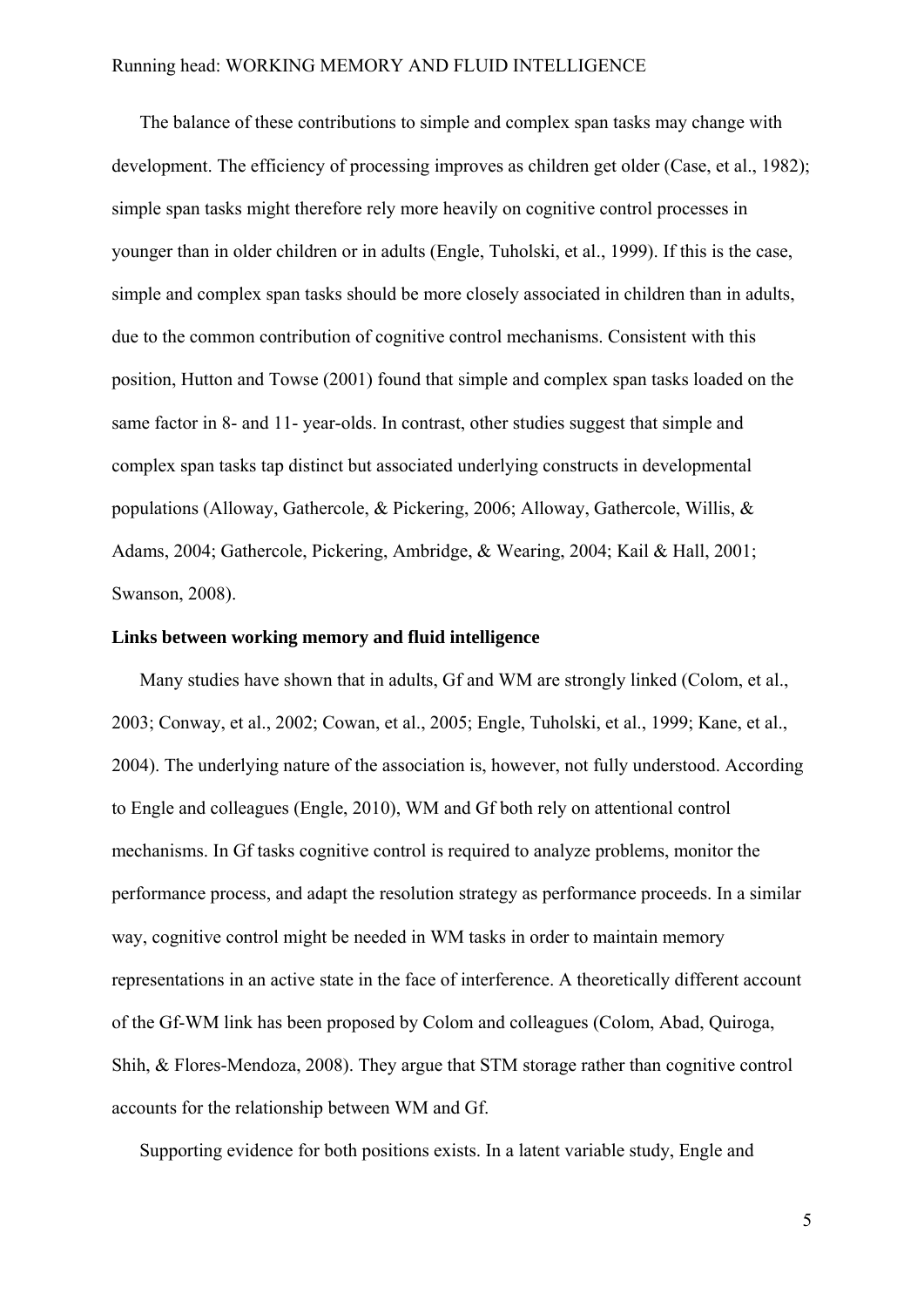colleagues (Engle, Tuholski, et al., 1999) have shown that when the common STM and WM variance was removed, the WM residual factor was related to Gf, whereas the STM residual was not. Conway et al. (2002) and Kane et al. (2004) reported similar findings, indicating that the cognitive control demands rather than the storage component of WM span tasks are the source of the link with Gf. In contrast, Colom and colleagues have consistently found that individual differences in Gf are significantly associated with both STM and WM (Colom, et al., 2008; Colom, Flores-Mendoza, Quiroga, & Privado, 2005; Colom, Rebollo, Abad, & Shih, 2006). In some of these studies STM was identified as a stronger predictor of Gf than WM, providing support to their position that short-term storage and not cognitive control mechanisms is responsible for the link between WM and Gf. One explanation of the discrepancies across these and other studies is that the degree to which STM and WM appear to be correlated or distinct depends on the particular tasks employed. The use of different tasks by different research groups therefore confounds direct comparisons of results.

The relationship between WM and Gf in children has been less intensively investigated (see Fry & Hale, 2000 for a review), and the few studies that exist generally agree that WM and Gf are strongly related but distinct constructs (Alloway, et al., 2004; Fry & Hale, 2000). However, most of these studies do not address whether WM as a short-term storage system or as a cognitive controlling device is making significant contributions to children's fluid intelligence. In a recent latent variable study on 6- to 9-year-olds, Swanson (2008) found that when controlling for the correlations between WM and STM, the residual WM factor, but not STM, predicted Gf. A similar result was obtained by Bayliss and colleagues (Bayliss, Jarrold, Baddeley, Gunn, & Leigh, 2005). Importantly, in contrast to Swanson (2008), not only WM but also STM accounted for unique variance in Gf (see also Tillman, Nyberg, & Bohlin, 2008). In another developmental study the WM residual factor failed however to manifest significant links with Gf (Bayliss, et al., 2003).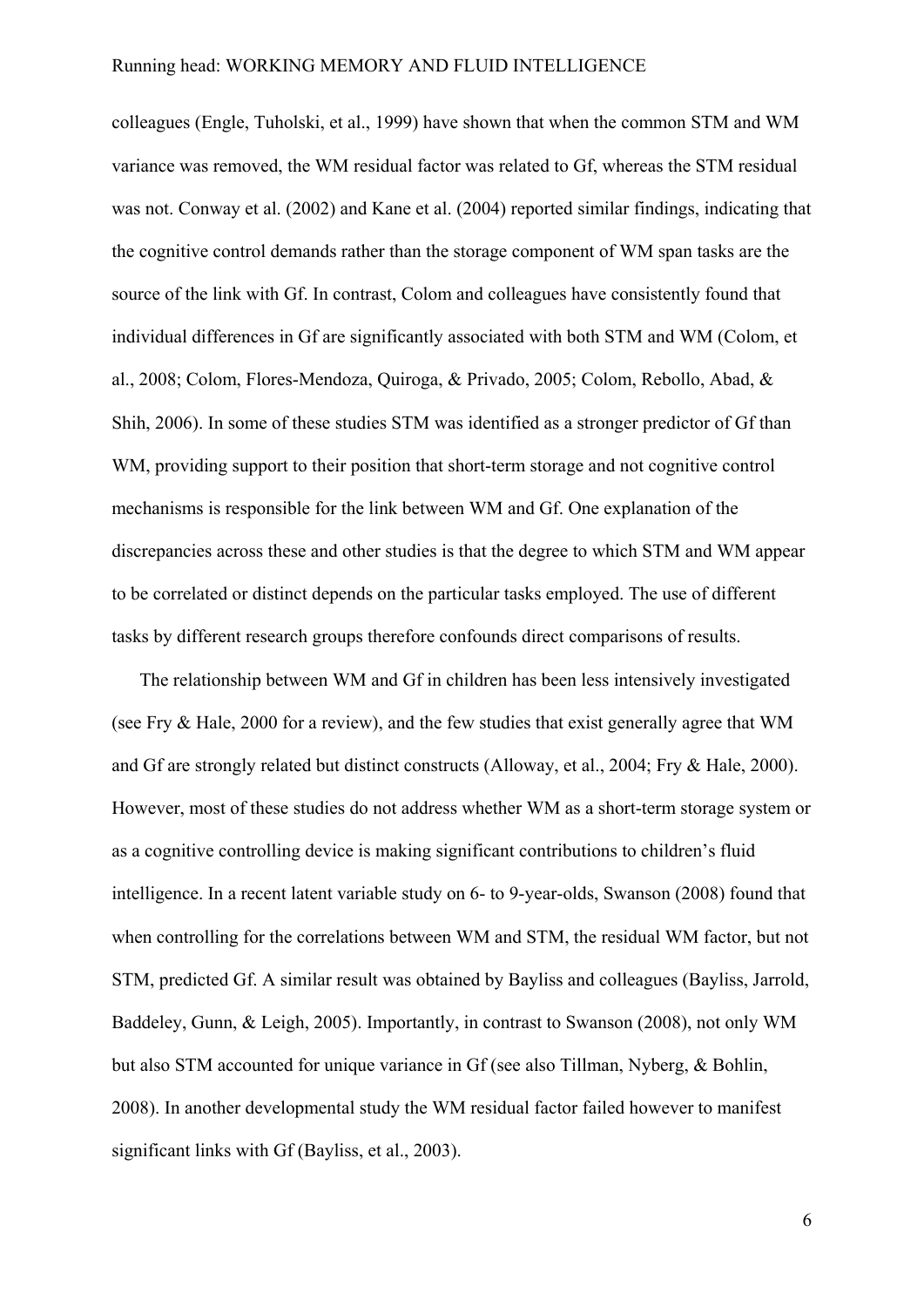### **The present study**

The purpose of the present study was to explore the underlying nature of the relationship between WM, STM, and Gf in 5- to 9-year-old children. The study had two major aims: First, it explored whether simple and complex span tasks are more closely associated in younger children than in older children or in adults, potentially because of the contribution of cognitive control mechanisms in assessments of STM in younger children (Engle, Tuholski, et al., 1999; Hutton & Towse, 2001). Second, the study investigated whether the pattern of results favors either the proposal that cognitive control is driving the link between complex span tasks and Gf (Engle & Kane, 2004; Kane & Engle, 2002), or that STM accounts for the relationship between complex span tasks and Gf (Colom, et al., 2006). The study is unique in using a latent variable approach to estimate the relationships of WM and STM with Gf in young children followed longitudinally over three years. As complex and simple span tasks have been suggested to reflect both storage and cognitive control to differing degrees, unique relationships of WM and STM with Gf were explored in order to disentangle the specific effects of cognitive control and short-term storage to Gf.

WM and STM were assessed by multiple measures that are widely used in research with children and that are part of many standardized test batteries (e.g., AWMA, Alloway, 2007; CNRep, Gathercole & Baddeley, 1996; WMTB-C, Pickering & Gathercole, 2001). WM was evaluated by two complex span tasks in which recall was verbal and the nature of the processing activity was either verbal (backwards digit recall) or visuo-spatial (counting recall). STM was assessed by two storage-only tasks: digit recall and nonword repetition. Both tasks involve spoken presentation of the stimuli; the to-be-remembered material differed however in terms of content domain and familiarity. Gf was evaluated by the Raven's Colored Progressive Matrices Test (CPM; Raven, Court, & Raven, 1986) a visuo-spatial reasoning and problem solving task in which children need to derive a set of rules or relations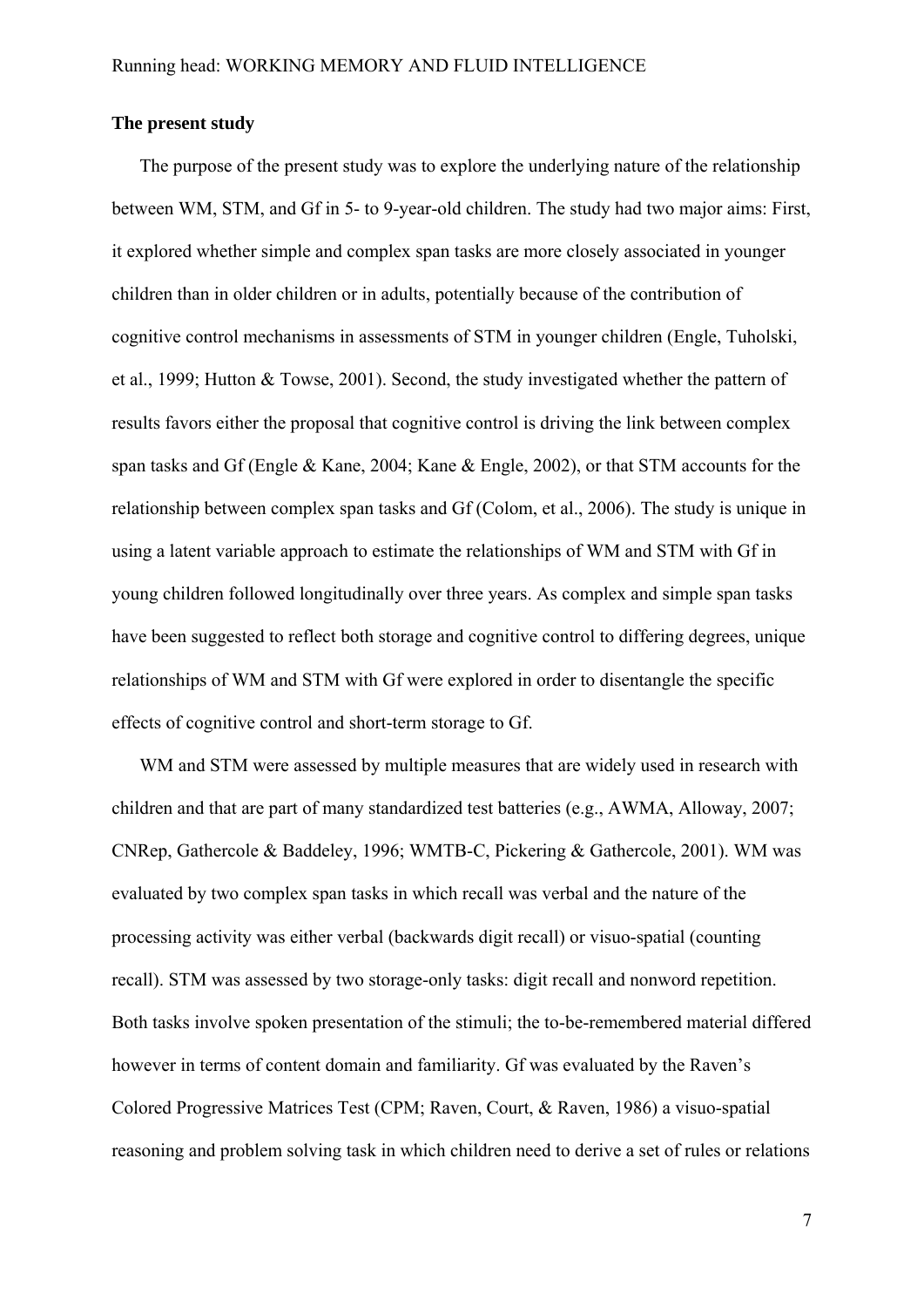between stimuli in order to complete a visual pattern. To complete an item, a number of subresults have to be stored during the period that the item is being solved. The more difficult problems entail a larger number or more difficult rules and more figural elements per entry (see Carpenter, Just, & Shell, 1990 for a review). The Raven's Matrices tests is one of the most commonly adopted means of testing Gf in both adults (Carpenter, et al., 1990; Conway, et al., 2002; Engle, 2010) and in children (Bayliss, et al., 2003; Swanson, 2008), and loads highly on a general factor in psychometric studies of intelligence (Carroll, 1993).

In summary, the presented study investigates the underlying factor structure of the above presented measures in a population of young children in order to explore (a) if WM, STM, and Gf represent dissociable constructs in young children and (b) how these different aspects of fluid cognition are related and develop over time in an attempt to determine more precisely if a link between WM and Raven's Matrices performance exists in young children and whether the possible association is mediated by short term storage or cognitive control.

## **2. Method**

### **Participants**

The initial sample consisted of 122 children from 38 kindergarten classes (11 public schools) in Luxembourg. By careful follow-up and tracking of children who had moved within the country, 119 children were retained from the original sample for the three-year duration of the study. Of the 119 children for whom complete data were available, 61 were boys and 58 were girls. Luxembourgish was the first language for the totality of the participants. All of the children learned German and French as foreign languages in first and second grade respectively. Ethnicity representation for the participants was 100% Caucasian. The socioeconomic status of the sample was primarily middle to upper middle class, established on the basis of caregiver education and occupation. The children were followed from their second year of kindergarten to the end of second grade. When first tested, children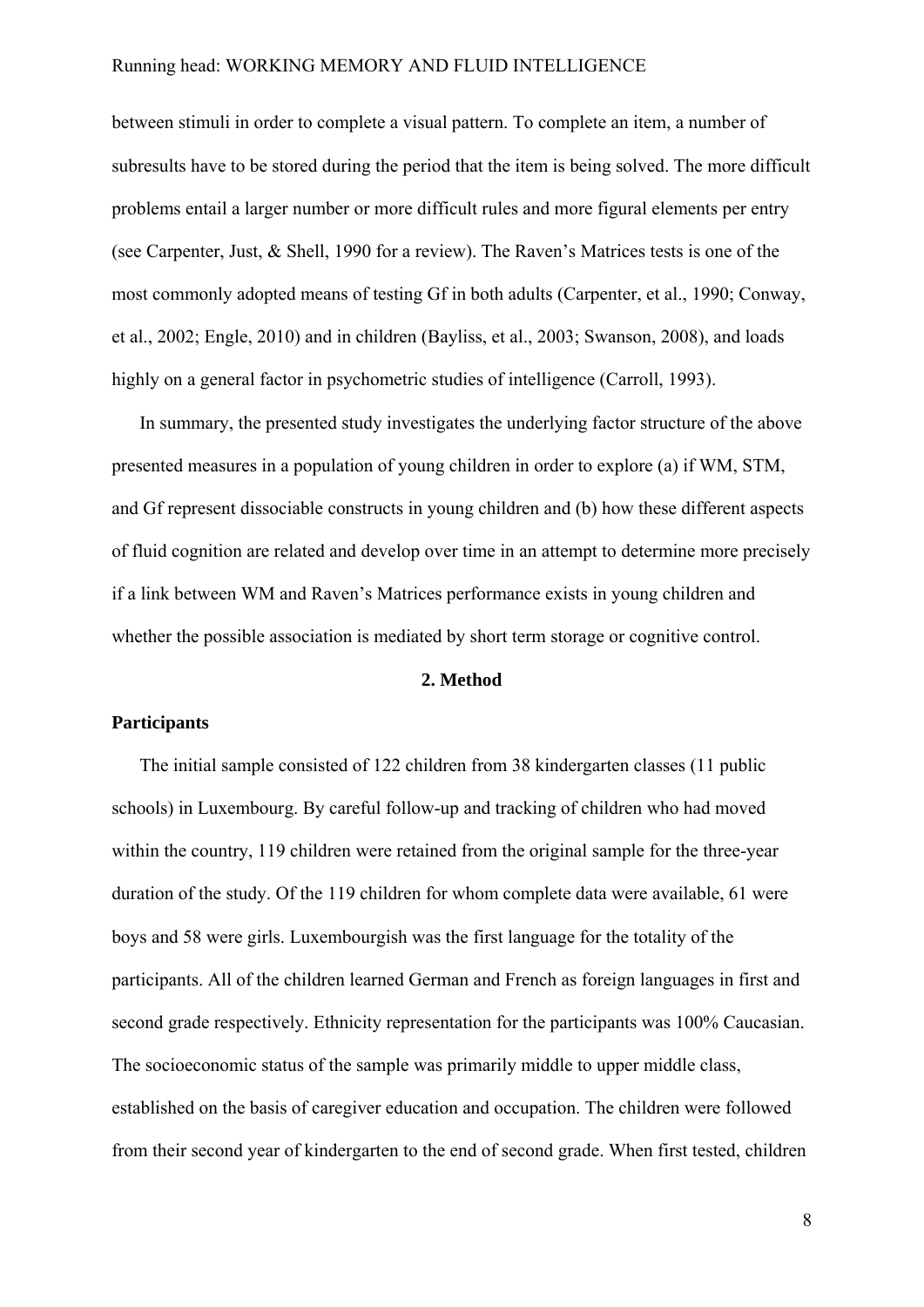had a mean chronological age of 6 years and 3 month (SD =  $3.37$ ) with a range of 5 years; 9 month to 6 years; 10 month. Consent was obtained from the main caregiver of every child participating in the study.

# **Procedure**

The measures were administered as part of a larger test battery exploring the effects of working memory on learning in young multilingual children (Engel de Abreu, 2009). Each child was tested individually in a quiet area of the school. Children were assessed in Luxembourgish. Test design followed the same principles underlying the establishment of the English originals. All tests were translated and adapted by the first author who is fluent in both Luxembourgish and English, and were checked for accuracy and clarity by different independent native speakers. The test material was initially piloted on a group of Luxembourgish children aged 5 to 8. All tests were comprehensible, and the material appeared to be adequate for use with Luxembourgish children. Audio recordings were made by a female native speaker in a neutral accent, and digitally edited as necessary using GoldWave (2004). The digital material was presented to all children at a comfortable listening level via a laptop computer with external speakers.

The longitudinal design consisted of three measurement occasions within a three-year time period. The first wave of the data was gathered when children were in their second year of kindergarten before the start of formal instruction in reading and foreign languages had begun. The next two testing sessions took place exactly one and two years later when children were in the first and second grades. As for none of the tests standardized norms on a population of Luxembourgish children were available, raw scores were used as dependent variables for all of the measures. Cronbach's alpha reliability coefficients for the sample were calculated for all scores across all testing waves. The totality of the test material used for the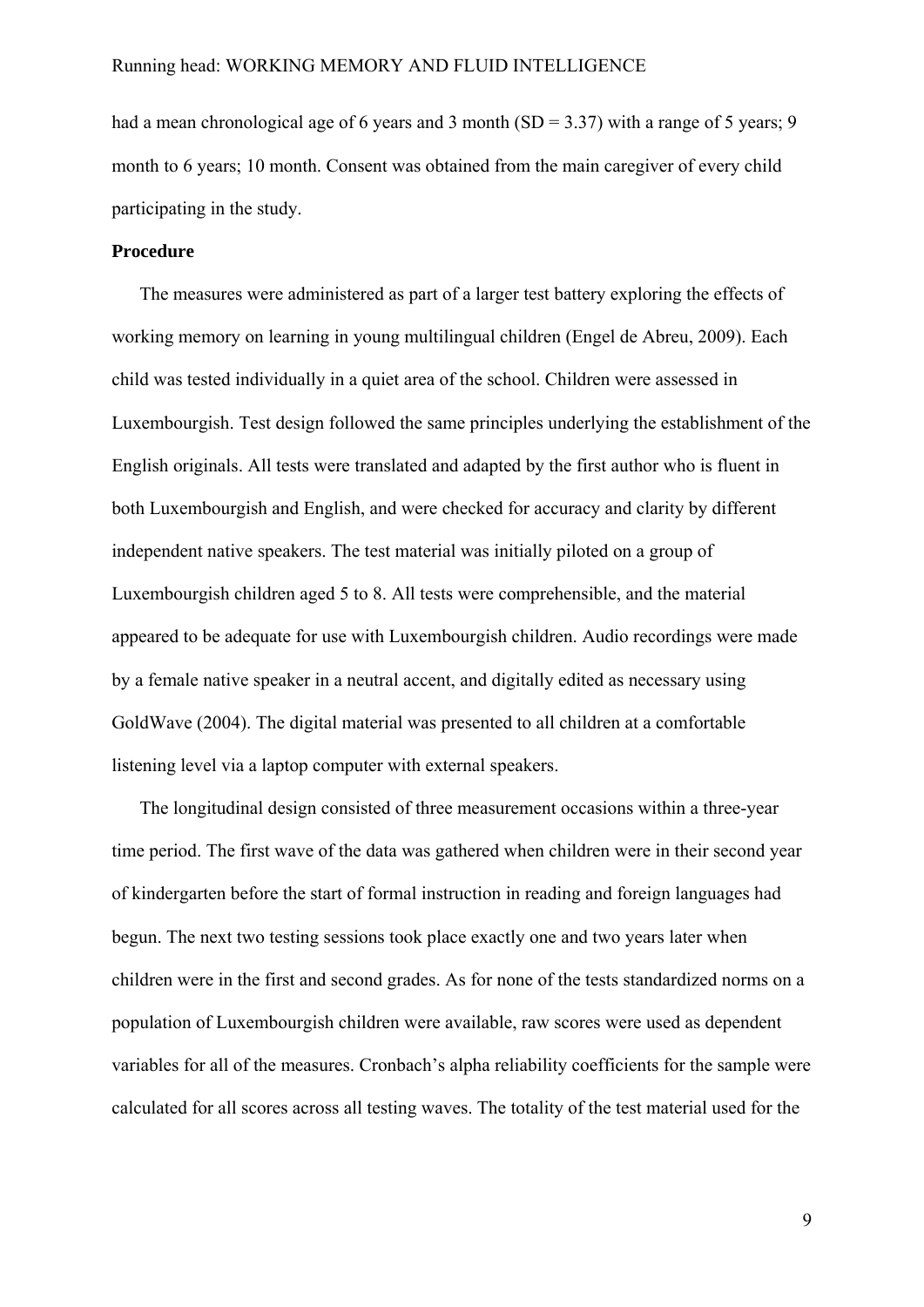three study waves are presented below. Tasks that form part of published test batteries are described in fewer details.

#### **Tasks**

**Fluid intelligence**. Gf was evaluated by the Raven Colored Progressive Matrices Test (Raven, et al., 1986). In this test, the children are required to complete a geometrical figure by choosing the missing piece among 6 possible drawings. Patterns progressively increase in difficulty. The test consisted of 36 items divided into three sets of 12 (set A, set AB, and set B). Within each set, items are ordered in terms of increasing difficulty. Sets also vary in difficulty, with set B containing the most challenging items. Four scores were calculated: three scores for each set (A, AB, and B) and a total overall score.

**Working memory**. Luxembourgish adapted versions of two complex memory span tasks from the computer-based Automated Working Memory Assessment<sup>1</sup> (AWMA, Alloway, 2007) were administered – counting recall and backwards digit recall. Both measures were span tasks in which the amount of items to be remembered increased progressively over successive blocks containing 6 trials each. The criterion for moving on to the next block was correct recall of 4 out of the 6 trials. Test administration stopped if the child failed 3 trials in one block (for futher details of the psychometric properties of the measures see, Alloway, Gathercole, Kirwood, & Elliot, 2008). In the *Counting Recall* task (AWMA, Alloway, 2007) the child is instructed to count and memorize the number of circles in a picture containing triangles and circles. At the end of each trial the child is required to recall the number of circles of each picture in the correct order. The test consisted of 7 blocks with trials of 1 picture in the first block, increasing to trials of 7 pictures in the last block. The number of correct recalled trials was scored for each child, with a possible maximum score of 42. For *Backwards Digit Recall* (AWMA, Alloway, 2007) the child is required to immediately recall a sequence of spoken digits in the reverse order. The test consisted of 6 blocks, starting with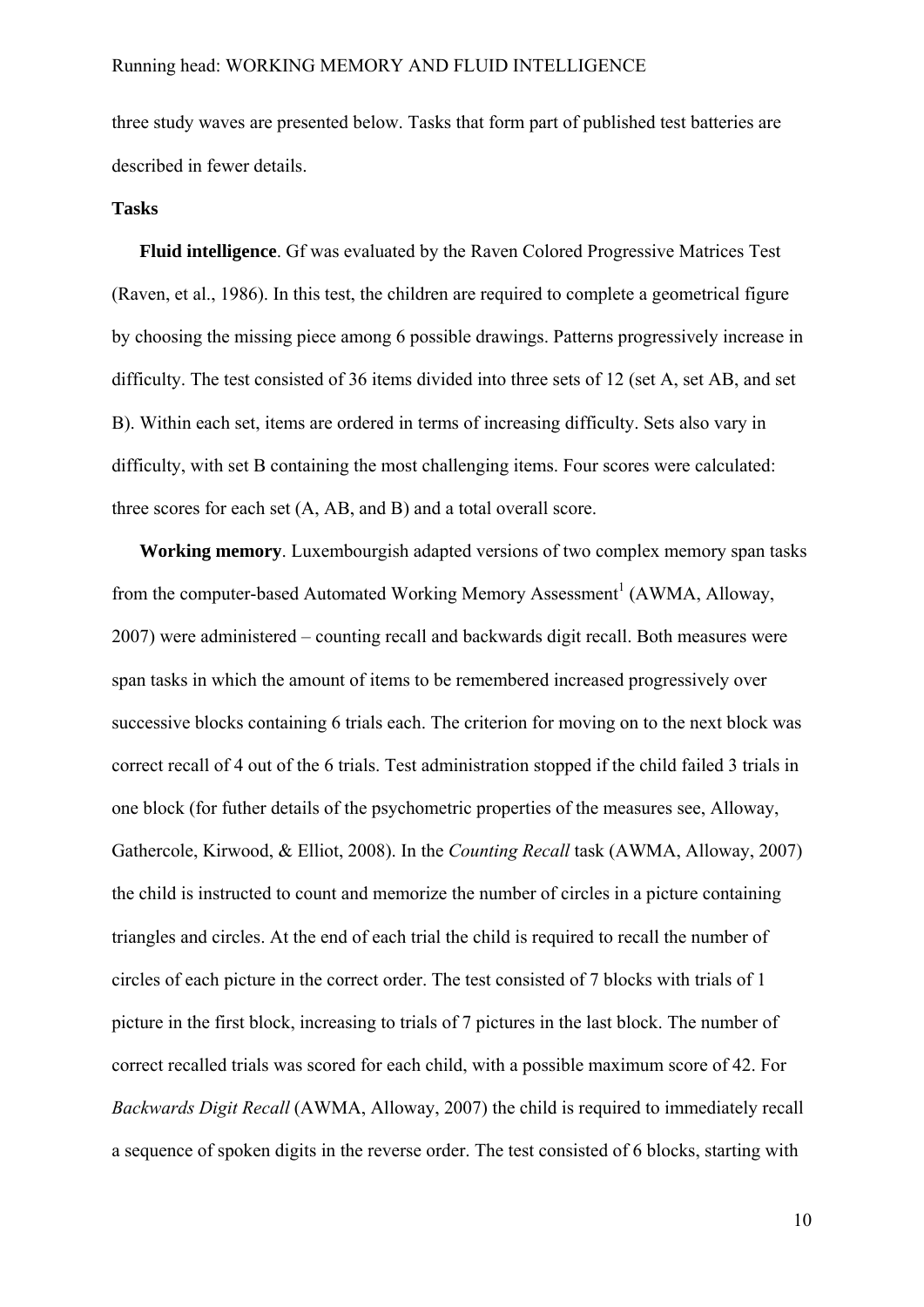2 digits in block one, increasing to sequences of 7 digits in the last block. Each correct trial was scored with a possible maximum of 36.

**Verbal short-term memory.** STM was assessed with the Luxembourgish translated *Digit Recall Task* from the  $AWMA<sup>1</sup>$  (Alloway, 2007) in which sequences of spoken digits have to be immediately repeated in the order that they were presented. The test consisted of 9 blocks of 6 trials each, starting with one digit and increasing to sequences of 9 digits. The criterion for moving on to the next block was correct recall of 4 trials. After the failure of 3 trials in one block testing stopped. A correct recalled list received a score of 1, and the possible maximum score on the test was 54. A Luxembourgish *Nonword Repetition task* (LuNRep, Engel de Abreu, 2009) based on the Children's Test of Nonword Repetition (CNRep, Gathercole & Baddeley, 1996) was administered as a second measure of STM. In this task the child hears a nonsense word - an unfamiliar phonological word form - and has to immediately repeat it. In total 50 nonwords are presented, ranging in lengths from 1 to 5 syllables, with 10 nonwords in each category. The phoneme sequence in each nonword conforms to the phonotactic rules of Luxembourgish, and the items were constructed to correspond to the dominant syllable stress pattern in Luxembourgish for words of that length. The nonwords were auditory presented via a laptop computer, and each child's responses were digitally recorded for later analysis. Recall accuracy as well as phonetic transcription for each individual item was recorded on a response sheet by the experimenter. The digitally recorded responses were later transcribed into phonetic script with the original scoring sheet, recorded at the time of testing, being used to aid phonetic transcription. Responses were scored as incorrect if the child produced a sound that differed from the target nonword by one or more phonemes. For cases in which it was apparent from the child's spontaneous speech that a specific phoneme was consistently misarticulated as another phoneme (e.g.,  $[$ [] for [s]),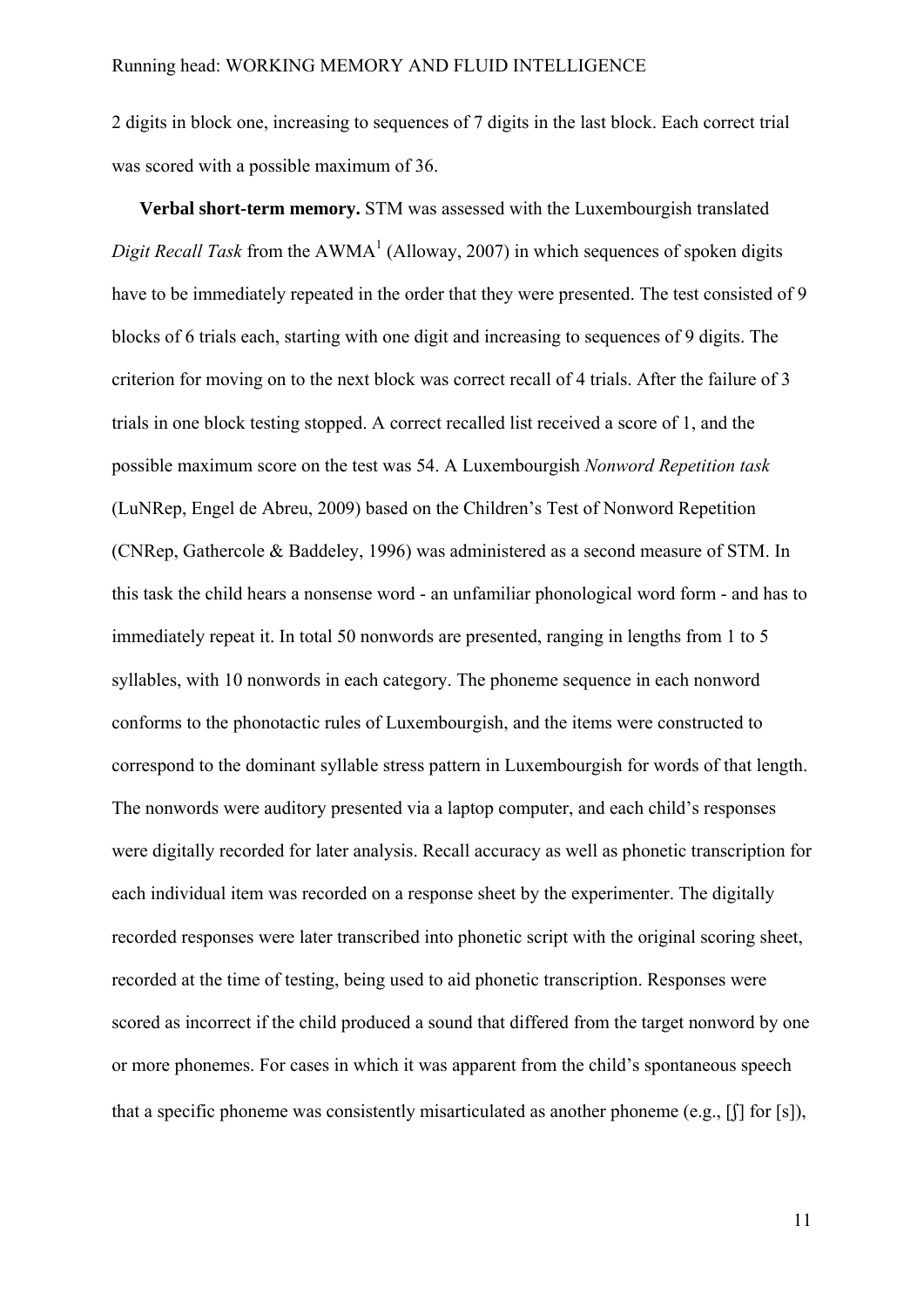credit was given for the consistent substitution. The number of correctly repeated nonwords was calculated with a total maximum score of 50.

#### **3. Results**

# **Preliminary data analysis**

All variables were examined separately for each of the three study waves. Skew and kurtosis for all the variables met criteria for univariate normality (see Kline, 2005). Univariate outliers on each of the 15 variables were defined as values more than 3 *SD* above or below the group mean (Kline, 2005). Four cases, out of the 1785 in the data set met this criterion and were replaced with scores corresponding to plus or minus 3 *SD* as appropriate. The data manifested reasonable multivariate normality with standardized kurtosis values below 3. For none of the analyses multivariate outliers were identified (Mahalanobis distance  $D^2$ ; p < .005).

Internal reliability estimates for the scores on the different measures were calculated using Cronbach's alpha. Reliability coefficients of the scores on all the measures for the different study waves are presented in Table 1. The two WM tasks and the digit recall measure consisted of 6 trials at different list length. For each of the three tasks 6 subscores were computed by combining the first, second, third, fourth, fifth, and sixth trials at each different list length into a single score. Cronbach's alpha was then established from these subscores (Unsworth, Heitz, Schrock, & Engle, 2005). For the nonword repetition measure 10 subscores were devised, each of which contained 5 nonwords of each of the 5 syllable lengths. Cronbach's alpha was computed from these 10 subscores. Scores on the WM and STM measures manifested good reliability with alphas ranging from .79 to .91. Scores on the Raven Colored Progressive Matrices manifested lower yet tolerable reliability (*r*'s ranging from .67 to .72). For nonword repetition, inter-rater reliability was established by having 25% of the kindergarten, 21% of the first grade, and 23% of the second grade recorded data scored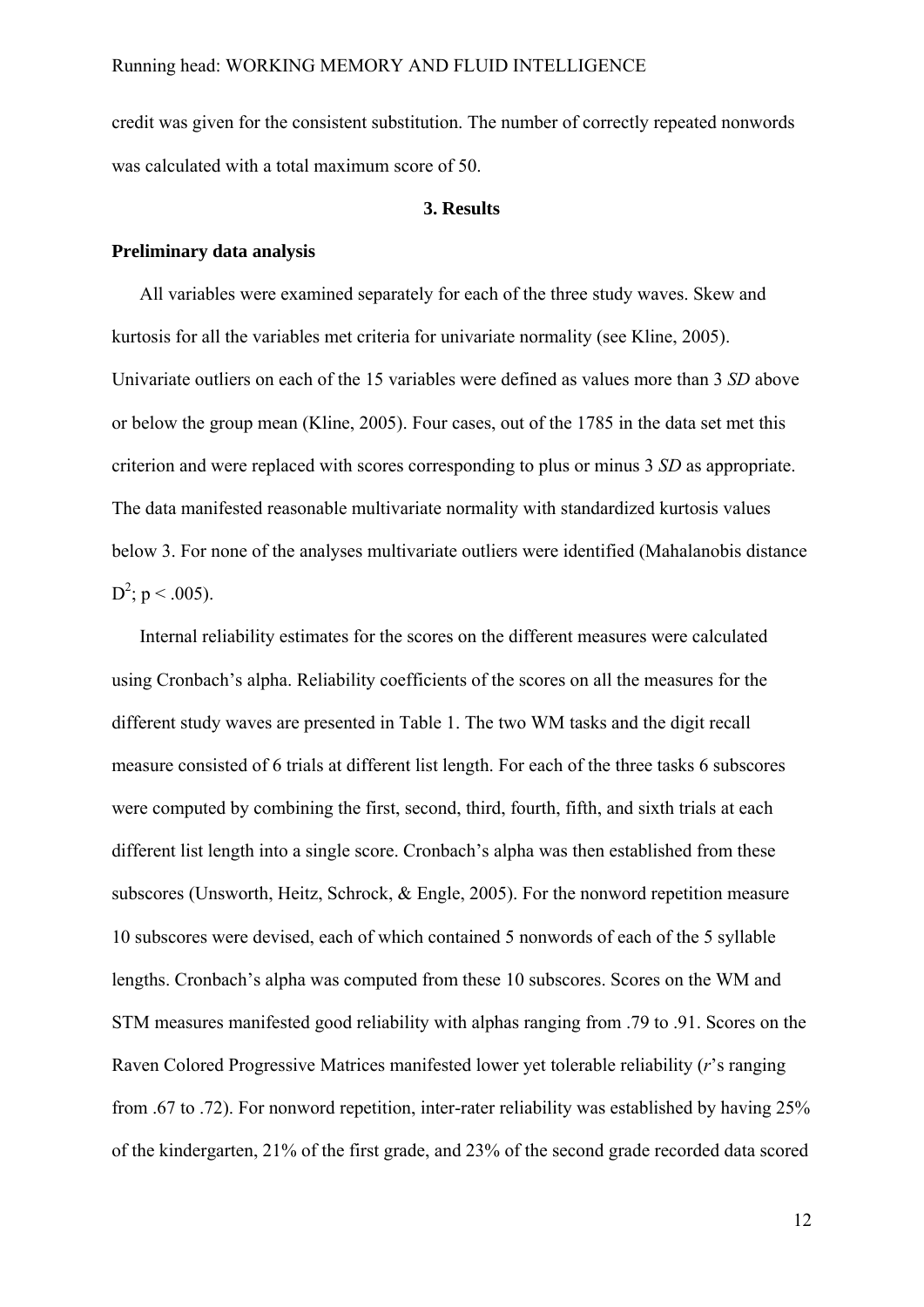by a second qualified rater. The index of inter-rater reliability based on Cohen's Kappa (Cohen, 1960), taking into account the agreement occurring by chance, was .78 for the kindergarten scores, .82 for first grade, and .72 for second grade which can be considered substantial strengths of agreements for all three measurement occasions (Landis & Koch, 1977).

## Table 1 about here

#### **Descriptive statistics**

Descriptive statistics for the kindergarten, first grade, and second grade measures are presented in Table 2. A series of repeated measure analyses of variance were performed with study wave specified as the within-subject factor. Repeated contrasts were conducted in which performance in wave two was compared to performance in wave one and wave three.

## Table 2 about here

As reported in Table 2, all univariate *F*-tests were significant and effect sizes were large, indicating that test performance increased significantly over the years. Pairwise comparisons revealed that, with the exception of nonword repetition for which performance in first and second grade did not differ, scores on all of the measures increased significantly from kindergarten to first grade and from first to second grade.

### Table 3 about here

Correlations between all pairs of variables are presented in Table 3. Across the years correlations between nonword repetition and digit recall, associated with verbal STM were high (*r's* ranging from .59 to .61). Counting recall and backwards digit recall, indexing WM, were moderately correlated in kindergarten and third grade (*r's* of .38 and .36) and manifested a weaker association in first grade that was, however, significant  $(r = .19)$ . Notably, across constructs, the WM measures correlated significantly with the Raven's Colored Matrices (*r*'s ranging from .19 to .34) whereas STM did not appear to be strongly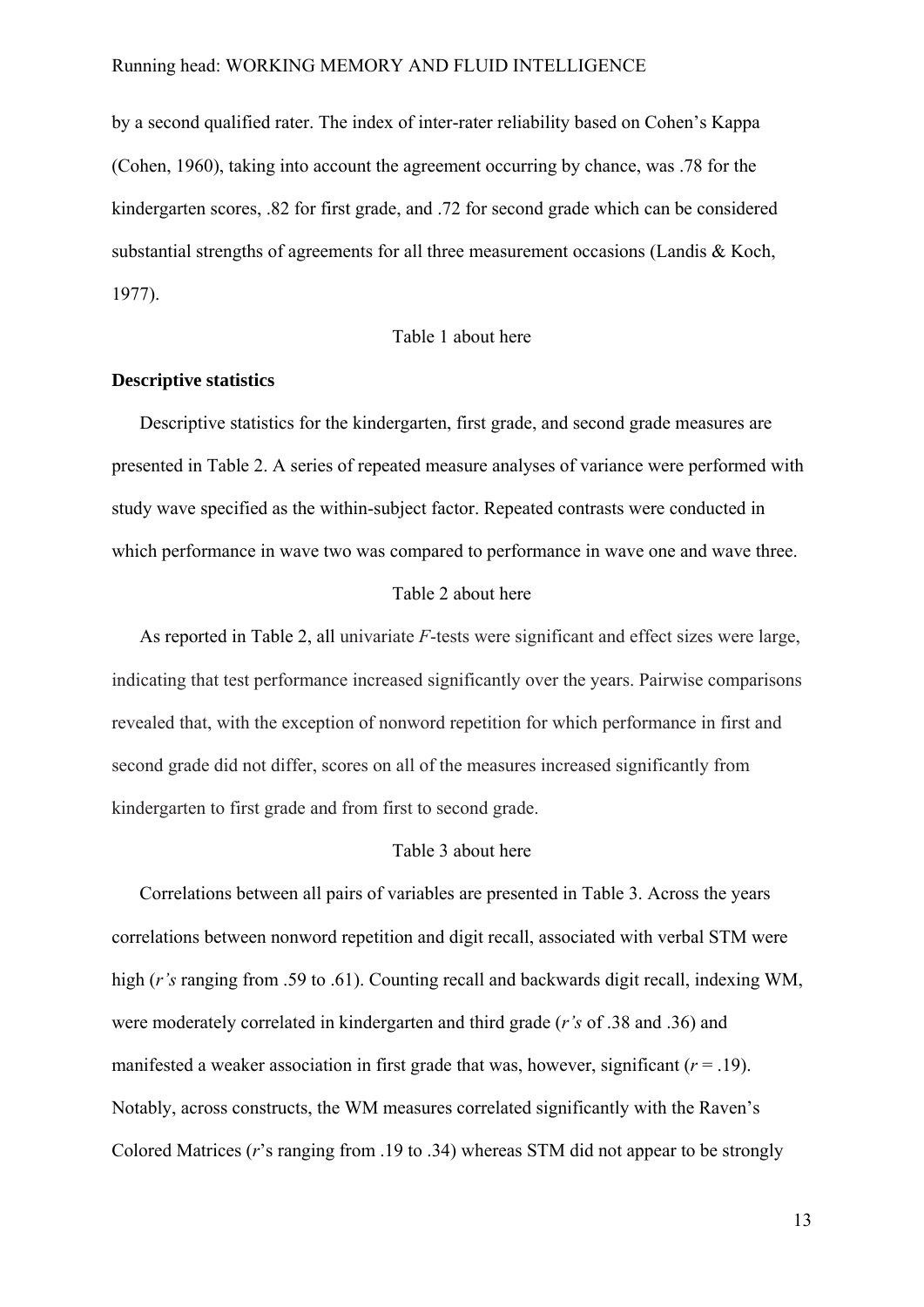linked to Raven's Matrices across the years (*r*'s ranging from .12 to .21). With one exception in kindergarten (Raven – nonword repetition,  $r = 0.12$  and Raven - backwards digit recall,  $r =$ .34;  $p = .02$ ) these differences in the strengths of association between Raven Colored Matrices with the observed STM and WM measures did, however, not reach statistical significance.

# **Confirmatory factor analyses**

A series of confirmatory factor analyses (CFA) were performed on the covariance structure to test competing theoretical models of the associations between the measures and to compare the goodness of fit of each model. Maximum likelihood estimation was applied with the computer program AMOS 7 (Arbuckle, 2006) to estimate the model's parameters and fit indices. The goodness of fit for the estimated models was assessed by a combination of different fit statistics: the  $\chi^2$  statistic; Bentler's Comparative Fit Index (CFI; Bentler, 1990), Bollen's Incremental Fit Index (IFI; Bollen, 1989), and the Root Mean Square Error of Approximation (RMSEA; Browne & Cudeck, 1993). RMSEA, CFI, and IFI were selected because they are relatively independent of sample size (see Kline, 2005 for a review of the different fit indices). Likelihood ratio tests were performed to evaluate the significance of regression coefficients. This procedure was used because it is more reliable than test statistics based on standard errors (Gonzalez & Griffin, 2001).

A first set of models tested whether WM and STM were operating as distinct processes in young children. For this purpose one and two-factor CFA models were fitted to the data. Separate analyses were performed for each study wave. The starting point was a two-factor model in which digit recall and nonword repetition loaded on one factor and counting recall and backwards digit recall loaded on another factor.

Figure 1 about here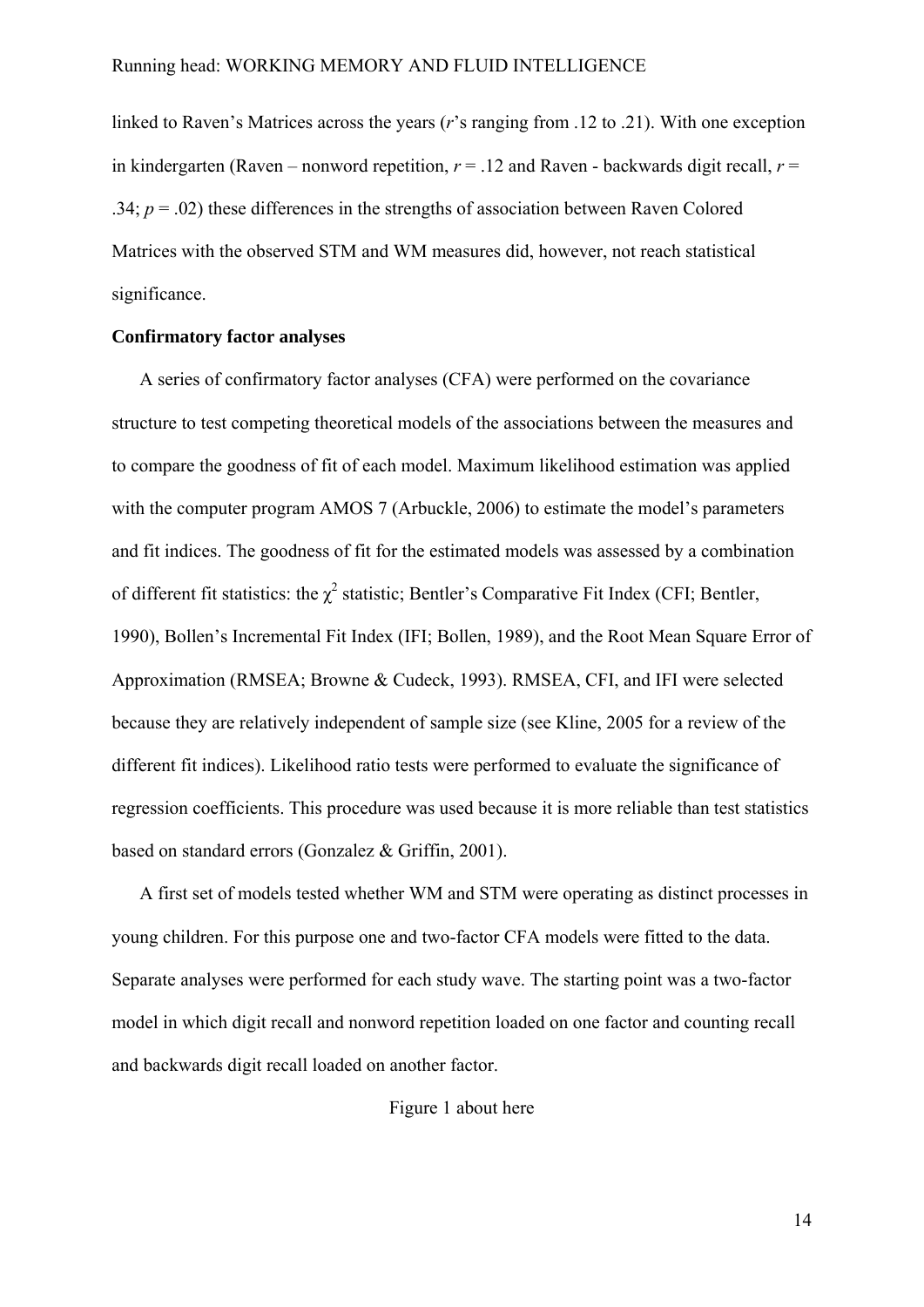As data on digit recall and backwards digit recall were obtained by using a similar instrument, with both tasks involving the manipulation of numbers, the error variances of these measures were constrained to be equal. The model solution is summarized in Figure 1 and the fit statistics are shown in Table 4 (Model 1). This two-factor model was contrasted with a more parsimonious single factor model in which all the measures loaded on a common factor (Table 4, Model 2).

#### Table 4 about here

Across the three testing waves the two-factor solution provided a good fit to the data with non-significant  $\chi^2$  values, CFI and IFI indexes above .96, and low RMSEA values. The twofactor model accounted significantly better for the data than the single factor model for the kindergarten and the second grade data [kindergarten:  $\Delta \chi^2(1) = 7.94$ ; second grade:  $\Delta \chi^2(1) =$ 14.53;  $p < 0.05$  in both cases]. For first grade the chi-square difference test just failed to reach significance  $[\Delta \chi^2(1) = 3.37, p = .06]$ ; in light of the other fit indices a two factor model was preferred over a single factor solution supporting the hypothesis that the two target STM tasks and the two WM measures reflect different latent variables across the childhood years.

# Figure 2 about here

The next set of models explored how WM, STM and Gf were related across the years. In the three-factor model, represented in Figure 2, the Raven's subscores<sup>2</sup> were specified to load onto a separate factor, distinct from STM and WM. As can be seen from Table 4 (Model 3), model fits were excellent in each study wave, with non-significant  $\chi^2$  values (*p*'s ranging from .42 to .73); CFI and IFI indices of 1; and RMSEA values ranging from .00 to .02.

## Table 5 about here

The standardized factor loadings of each variable onto its respective latent factor are provided in the top part of Table 5; inter-factor correlations are represented in the lower part of Table 5. With the exception of the Raven A subscore that did not manifest a significant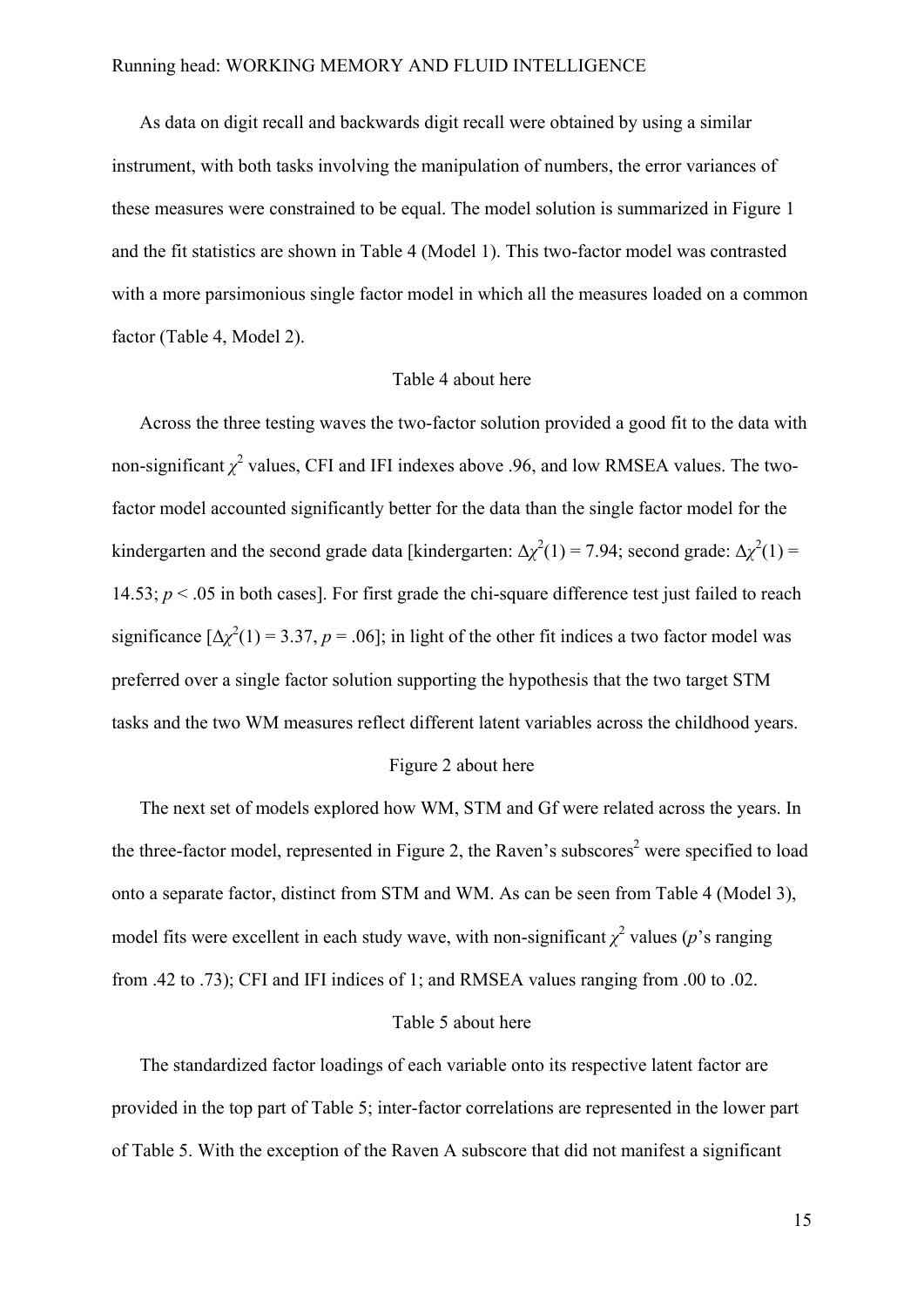link with Gf in second grade  $(p = .12)$ , all the other tasks loaded significantly onto their intended constructs. For the correlations between the latent factors the data showed that across the years Gf manifested strong links with WM (*r*'s ranging from .50 to .62). For the Gf-STM correlations the results showed nonsignificant links in kindergarten (.18,  $p = .12$ ) but medium associations in first (.26,  $p = .04$ ) and in second grade (.30,  $p = .01$ ). Constraining the Gf-WM and Gf-STM correlation to be equal within each study wave significantly worsened model fit for kindergarten  $[\Delta \chi^2(1) = 8.14, p < .01]$  but not for first  $[\Delta \chi^2(1) = .06, p = .81]$  or for second grade  $[\Delta \chi^2(1) = 1.49, p = .22]$ .

The preceding analyses suggest that the general three-factor structure of separate but related WM, STM, and Gf constructs holds through the early childhood years. This hypothesis was assessed more directly by fitting the same baseline model (represented in Figure 2) simultaneously across the three study waves. A model in which measurement weights and structural covariances were constant across the years provided a good fit to the data  $[\chi^2(26) = 71.71, p = .11]$ .

### **Hierarchical regression models**

In the preceding CFA models the links between WM and STM with Gf were estimated without controlling for the WM-STM inter-correlations. A major aim of the study was to explore the specific effects of STM and WM on Gf: Hierarchical, or fixed-order, regression analyses were therefore conducted in this second part of the analyses. In contrast to standard structural regression models in which all the latent predictors are specified as simultaneous causes of the outcome factor, hierarchical regression models, just like regular hierarchical regression analyses with observed variables, allow one to enter the latent predictors into the regression equation in a pre-specified order. The variance of the observed variables is thus partitioned into a part due to the general factor and a part accounted for by the specific factor. Regression of Gf on these factors reveals the independent contributions of the general and the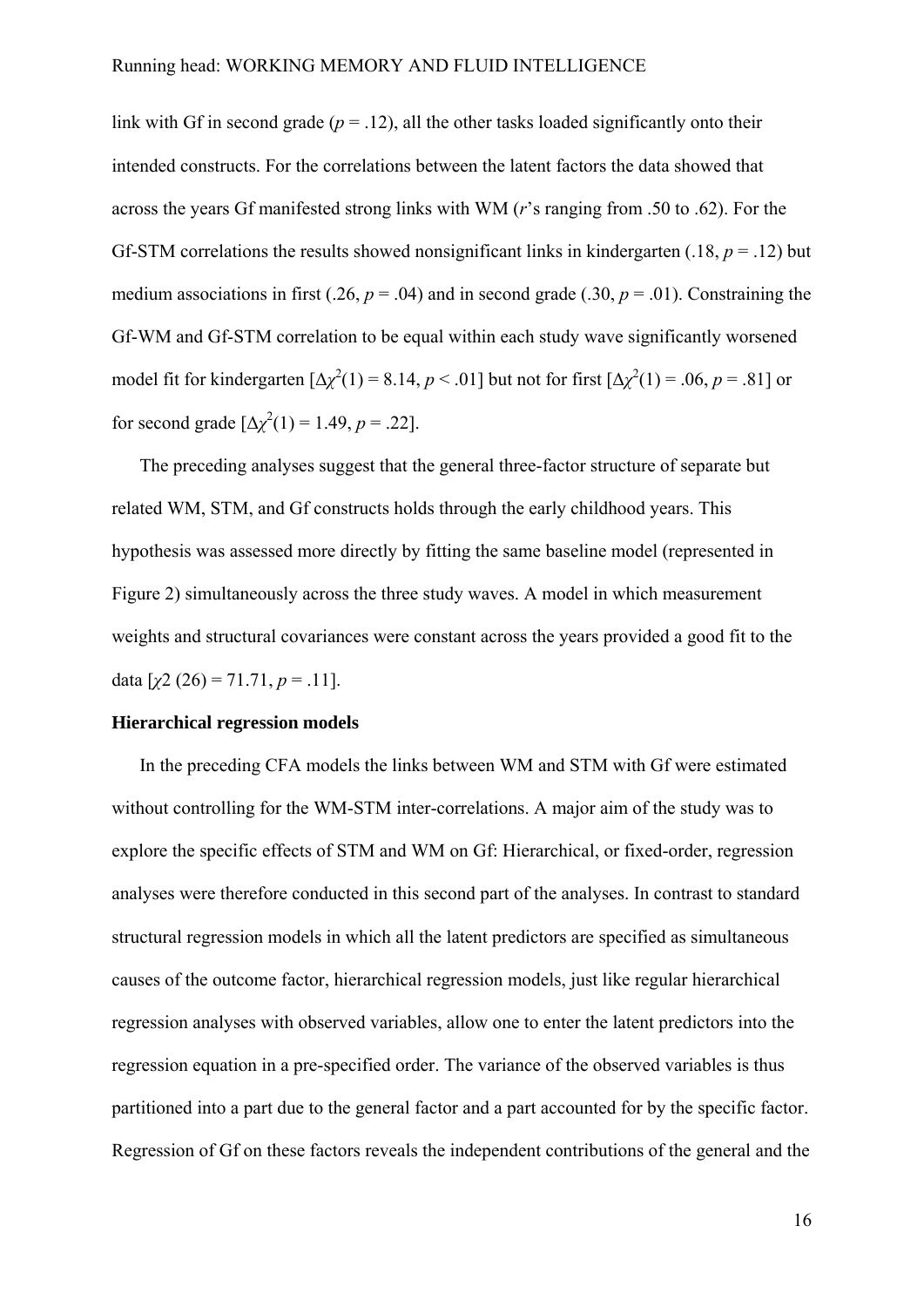specific factors. Conceptually the common factor purportedly represents either STM or WM (depending on the model specification), and the specific factor reflects the residual after the general factor has been partialled out (see de Jong, 1999; Gustafsson & Balke, 1993 for further details). Hierarchical regression models therefore provide the opportunity to explore both specific and general contributions of STM and WM to Gf. Furthermore, this method avoids the problem of multicollinearity that can arise if correlated predictors are entered simultaneously into the analyses. Although hierarchical regression analyses are of common practice with observed variables, its use with latent factors is recent and consequently less regular.

The method adopted in the present study is based on an approach by de Jong (1999), in which a Cholesky factoring is applied to the latent predictors (see also, Loehlin, 1996). All the models were specified as second-order factor models. The second-order factors were uncorrelated and their number was identical to the first-order predictor factors. The dependent latent factor (i.e. Gf) was regressed onto the second-order factors. The order in which the latent predictors were entered into the analyses (i.e. the order in which the dependent factor was regressed onto the latent predictors) was determined by the specific pattern of loadings of the first-order onto the second-order factors.

#### Figure 3 about here

As an illustrative example, the structural part of a model is represented in Figure 3. The pattern of loadings of the original predictors on the newly created predictors (i.e. secondorder factors) specifies a hierarchical regression analysis in which STM is entered first and WM is entered second. The path coefficient linking the second-order WM factor to Gf can thus be interpreted as the square root of the proportion of variance that WM explains in Gf after STM has been taken into account. Because Cholesky factoring corresponds to a rearrangement of the factor inter-correlation matrix of the latent predictors, the fits of the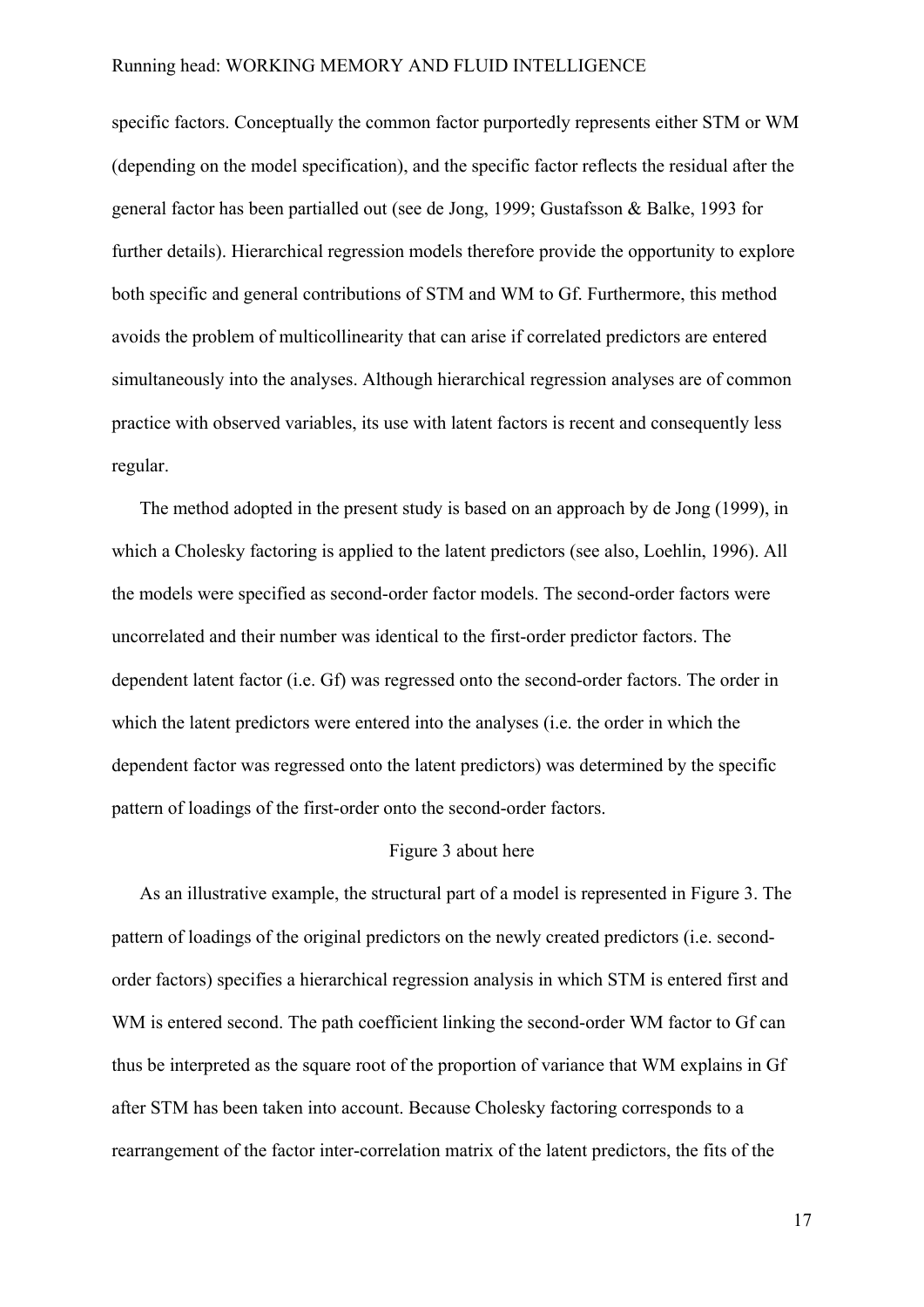hierarchical regression models did not differ from the fits of the three-factor CFA models reported in Table 4.

#### Table 6 about here

For each study wave two sets of hierarchical regression analyses were performed to examine the specific effects of WM and STM to Gf. The standardized estimates are represented in Table 6. In the first set of analyses, represented in the upper part of Table 6, STM was entered in the first step of the analyses whereas in the second set of models WM was entered first (bottom part of Table 6). The total  $R^2$  for each study wave is provided in italics. Results were very clear: After the effects of STM were controlled, the WM residual described additional variance in Gf in all three study waves, accounting for 31% of additional variance in Gf in kindergarten, 32 % in first grade, and 17% in second grade. STM in contrast did not make any specific contributions to Gf after controlling for the variance shared with WM.

#### **4. Discussion**

The main objective of the present paper was to examine the links between WM, STM, and fluid intelligence in a population of young children followed from kindergarten through second grade. A particular focus of the study was to explore whether significant links between WM and fluid intelligence would emerge and more specifically, which aspect of the WM system - short-term storage or cognitive control - might mediate the relationship.

The data indicate that STM and WM performance reflect distinguishable but related processes, in line with the theoretical framework on adults proposed by Baddeley (2000) and Engle et al. (Engle, Kane, et al., 1999; Engle, Tuholski, et al., 1999) and consistent with previous studies on children (Alloway, et al., 2006; Alloway, et al., 2004; Gathercole, et al., 2004; Kail & Hall, 2001; Swanson, 2008). The findings provide little support for the hypothesis that WM and STM are less distinct in younger children than in older children or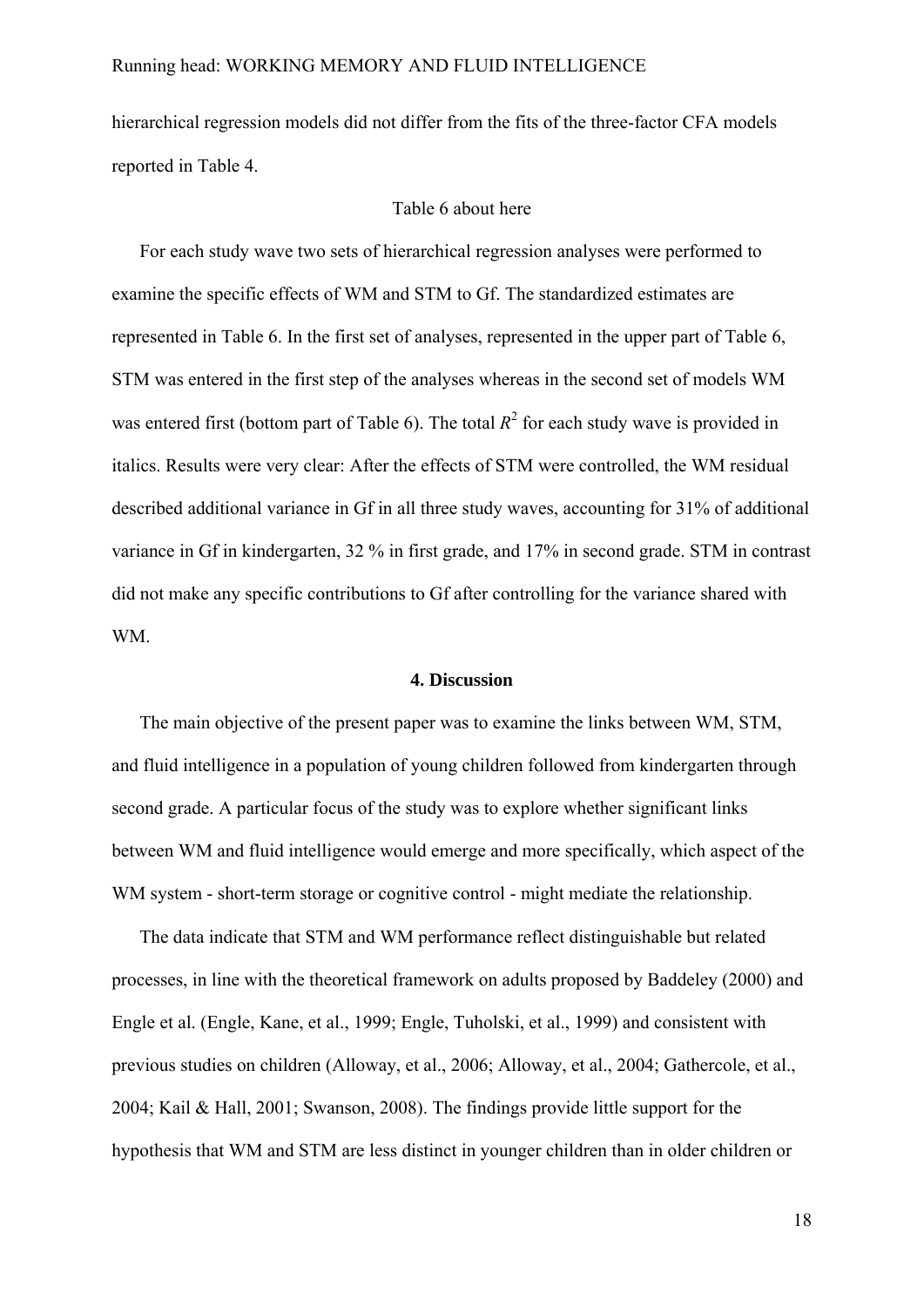adults due to less automated rehearsal and chunking processes and consequently increased implications of cognitive control in assessments of STM in younger children (Engle, Tuholski, et al., 1999; Hutton & Towse, 2001). Contrary to this hypothesis, the same twofactor structure that Engle et al. (Engle, Tuholski, et al., 1999) identified in adults was found in children as young as 6 years of age. In fact, in the present study the links between the WM and STM factors were lower than in latent variable studies on adults in which correlations between these two constructs ranged from .68 to .82 (e.g., Colom, Abad, Rebollo, & Shih, 2005; Colom, Flores-Mendoza, et al., 2005; Conway, et al., 2002; Engle, Tuholski, et al., 1999; Kane, et al., 2004) suggesting greater independence among these measures in children than in adults (see Kail & Hal, 2001 and Swanson, 2008 for similar findings).

Although complex span measures shared substantial variance with tests of simple storage, they also reflected some unique variance that was highly predictive of performance on the Raven's Colored Progressive Matrices (see Bayliss, et al., 2005; Swanson, 2008 for similar findings). According to the theoretical framework proposed by Engle and colleagues (Engle, Tuholski, et al., 1999), the residual WM variance should conceptually represent cognitive control. Importantly, STM did not share any specific links with Gf after variance associated with complex span tasks was taken into account. These findings run counter to proposals that the relationship between Gf and WM is mediated by an individual's STM capacity (Colom, et al., 2008; Colom, Flores-Mendoza, et al., 2005; Colom, et al., 2006), favoring instead the view that cognitive control mechanisms underlie performance on complex span tasks of WM and assessments of fluid intelligence (Conway, et al., 2002; Engle, Tuholski, et al., 1999; Kane & Engle, 2002).

Unsworth and Engle (2006, 2007) recently suggested that due to the attention-demanding processing component of complex span tasks, the to-be-remembered items are quickly displaced from an initial short-term store (primary memory) into secondary memory.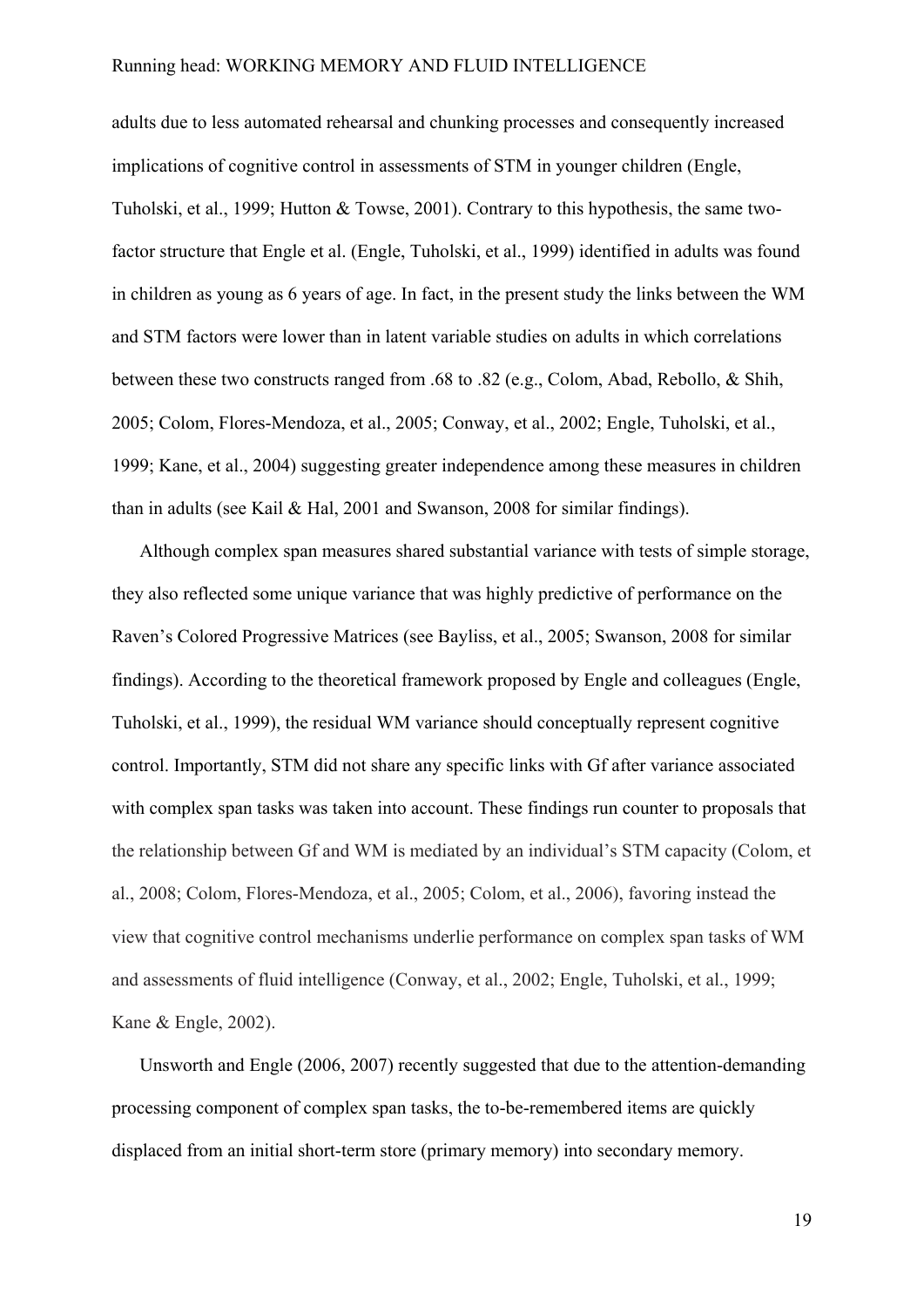Attention is needed to engage in a cue-dependent search of secondary memory and combat potential problems, such as proactive interference, in order to successfully retrieve and recall the displaced items. Matrix reasoning tasks like the Raven Progressive Matrices are likely to rely on the same mechanism: to successfully complete an item, a number of intermediate results have to be stored during the period that the item is being solved. These intermediate results might be briefly held in primary memory but as a consequence of having to manipulate other aspects of the problem might then be rapidly displaced into secondary memory. Children with low scores on WM and Gf tasks might have difficulty engaging an attention-based search of secondary memory and consequently may be more likely to consider unnecessary information and alternative interpretations of material, which could depress their performance. The ability to use attention to actively retrieve representations from secondary memory in the presence of proactive interference might therefore underlie the correlation of complex span tasks and Gf.

When considered in isolation (i.e. without controlling for the variance shared with complex span tasks) significant links between simple span tasks and performance on the Raven's Matrices emerged. If only cognitive control is driving the link with Gf, how are these correlations to be explained? Although complex and simple span task relate to separate underlying factors they will inevitably overlap to some extent and be distinguished only by the balance of their underpinning mechanisms. It has been argued that in certain situations performance in simple span tasks reflect both short-term storage and cognitive control. Unsworth and Engle (2006, 2007) have repeatedly shown that long-list simple span tasks correlate as strongly with measures of Gf as complex span tasks. According to their position, span tasks correlate with higher order cognition if they require retrieval from secondary memory: Complex spans task are linked to Gf because these measures rely heavily on retrieval from secondary memory whereas simple span tasks manifest lower and less specific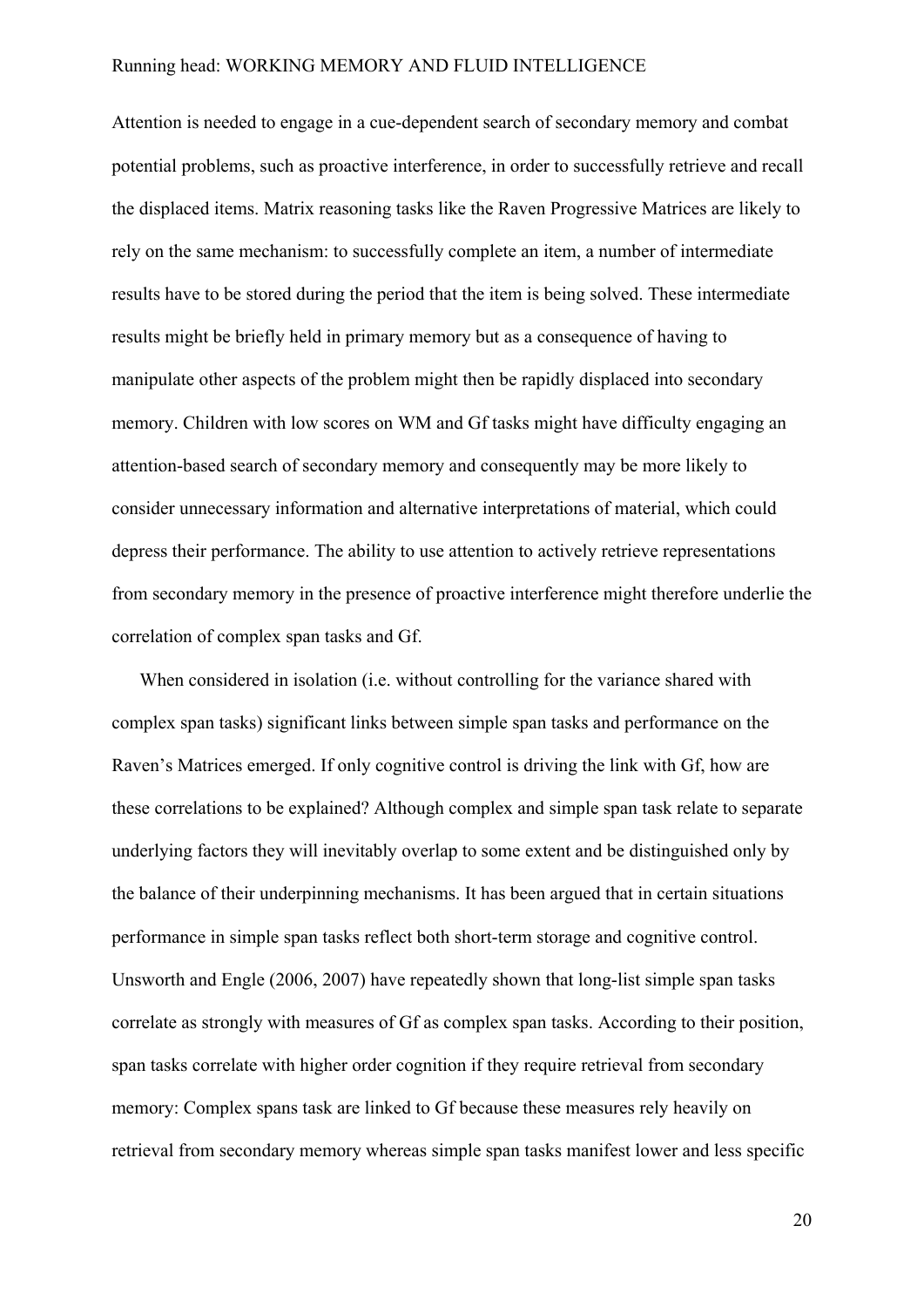associations with Gf because they only require retrieval from secondary memory under conditions of STM overload.

The contribution of STM to fluid intelligence increased steadily over the childhood years, suggesting that whereas very young children rely heavily on short-term storage, older children might be able to engage in a controlled search of secondary memory when performing simple span tasks. This developmental change is likely to occur when children are around 7, and might account for the developmental increase in span performance observed across the early childhood years. Interestingly, the age at which children start to engage in subvocal rehearsal (Flavell, Beach, & Chinsky, 1966; Gathercole, Adams, & Hitch, 1994) coincides with the increase in the STM-Gf relationship observed in the present study. Subvocal rehearsal is thought to reactivate traces in STM (Baddeley, 1986), it is therefore likely that the shift from relying exclusively on primary memory to making use of both primary and secondary memory when completing STM tasks is driven by the emergence of subvocal rehearsal. Further studies are clearly needed in order to address this hypothesis more directly. One possibility is to follow Unsworth and Engle's procedure (2006) and increase variability in longer list lengths in young children and explore if under these circumstances a significant STM-Gf link emerges.

In summary, the present study demonstrates that in young children individual differences in WM and STM are distinct, but associated. Whereas complex span tasks uniquely predict fluid intelligence, simple span tasks do not. These findings suggest that complex WM span tasks tap into a fundamental aspect of cognition that is shared with measures of fluid intelligence and that might represent the ability to effectively control attention in order to maintain task goal relevant information activated in the face of interference.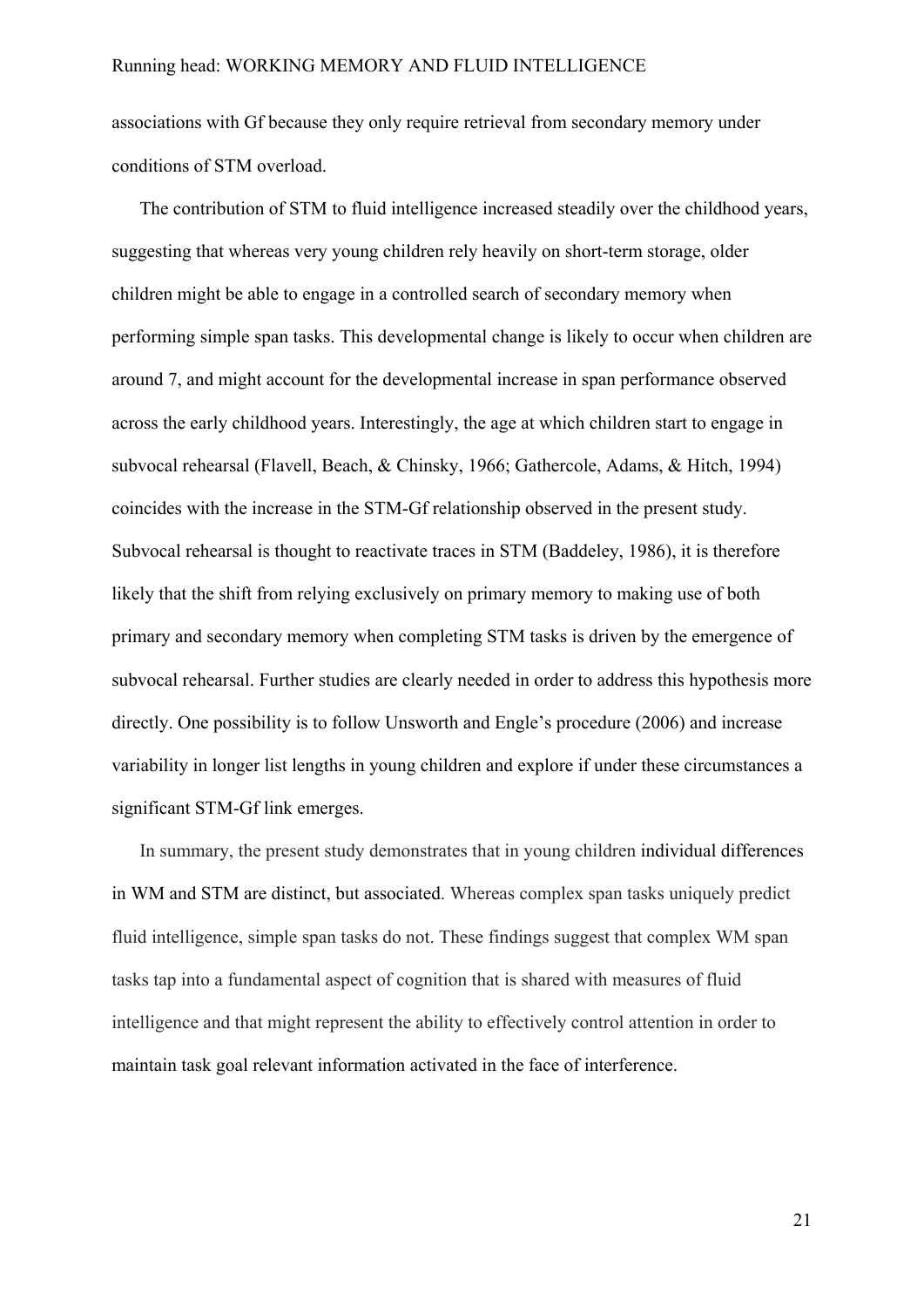#### References

- Alloway, T. P. (2007). *Automated Working Memory Assessment*. London: Pearson Assessment.
- Alloway, T. P., Gathercole, S. E., Kirwood, H., & Elliot, J. (2008). Evaluating the validity of the Automated Working Memory Assessment. *Educational Psychology, 28*(7), 725- 734.
- Alloway, T. P., Gathercole, S. E., & Pickering, S. J. (2006). Verbal and visuo-spatial shortterm and working memory in children: Are they separable? *Child Development, 77*(6), 1698-1716.
- Alloway, T. P., Gathercole, S. E., Willis, C., & Adams, A. M. (2004). A structural analysis of working memory and related cognitive skills in young children. *Journal of Experimental Child Psychology, 87*, 85-106.
- Arbuckle, J. L. (2006). *AMOS 7*. Chicago: SmallWaters.
- Baddeley, A. D. (1986). *Working memory*. Oxford: Oxford University Press.
- Baddeley, A. D. (2000). The episodic buffer: a new component of working memory? *Trends in Cognitive Sciences, 4*(11), 417-423.
- Bayliss, D. M., Jarrold, C., Baddeley, A. D., Gunn, D. M., & Leigh, E. (2005). Mapping the developmental constraints on working memory span performance. *Developmental Psychology, 41*(4), 579-597.
- Bayliss, D. M., Jarrold, C., Gunn, D. M., & Baddeley, A. D. (2003). The complexities of complex span: Explaining individual differences in working memory in children and adults. *Journal of Experimental Psychology-General, 132*(1), 71-92.
- Bentler, P. M. (1990). Comparative fit indexes in structural models. *Psychological Bulletin, 107*(2), 238–246.
- Bollen, K. A. (1989). *Structural equations with latent variables*. New York: Wiley.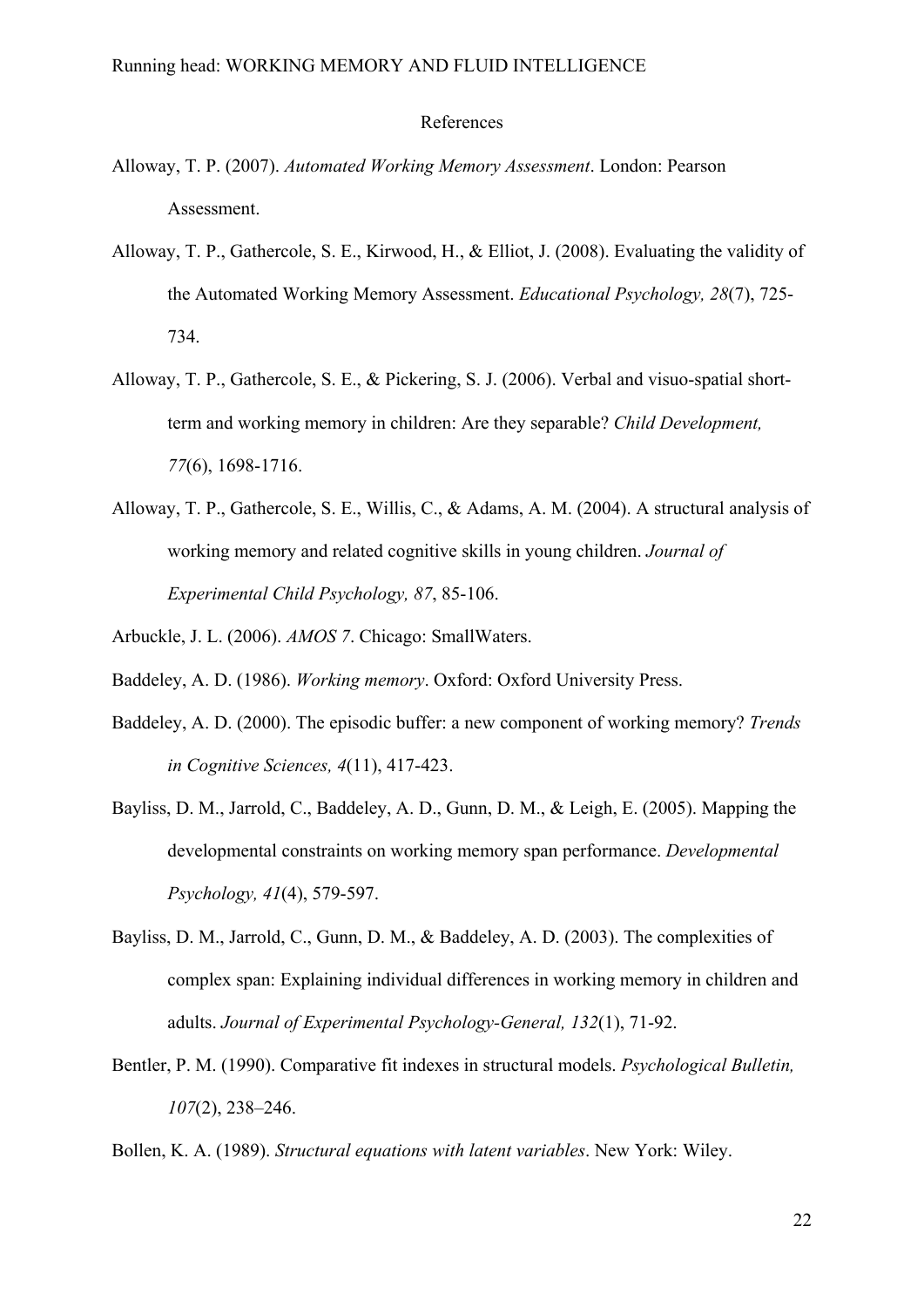- Browne, M. W., & Cudeck, R. (1993). Alternative ways of assessing model fit. In K. A. Bollen & J. S. Long (Eds.), *Testing structural models*. Newbury Park, CA: Sage.
- Carpenter, P. A., Just, M. A., & Shell, P. (1990). What one intelligence test measures A theoretical account of the processing in the Raven Progressive Matrices Test. *Psychological Review, 97*(3), 404-431.
- Carroll, J. B. (1993). *Human cognitive abilities: A survey of factor analytic studies*. New York: Cambridge University Press.
- Case, R., Kurland, D. M., & Goldberg, J. (1982). Operational efficiency and the growth of short-term memory span. *Journal of Experimental Child Psychology, 33*(3), 386–404.
- Cattell, R. B. (1971). *Abilities: Their structure, growth, and action*. New York: Houghton Mifflin.
- Cohen, J. (1960). A coefficient of agreement for nominal scales. *Educational and Psychological Measurement, 20*, 37–46.
- Colom, R., Abad, F. J., Quiroga, M. A., Shih, P. C., & Flores-Mendoza, C. (2008). Working memory and intelligence are highly related constructs, but why? *Intelligence, 36*(6), 584-606.
- Colom, R., Abad, F. J., Rebollo, I., & Shih, P. C. (2005). Memory span and general intelligence: A latent-variable approach. *Intelligence, 33*(6), 623-642.
- Colom, R., Flores-Mendoza, C., Quiroga, M. A., & Privado, J. (2005). Working memory and general intelligence: The role of short-term storage. *Personality and Individual Differences, 39*(5), 1005-1014.
- Colom, R., Flores-Mendoza, C., & Rebollo, I. (2003). Working memory and intelligence. *Personality and Individual Differences, 34*(1), 33-39.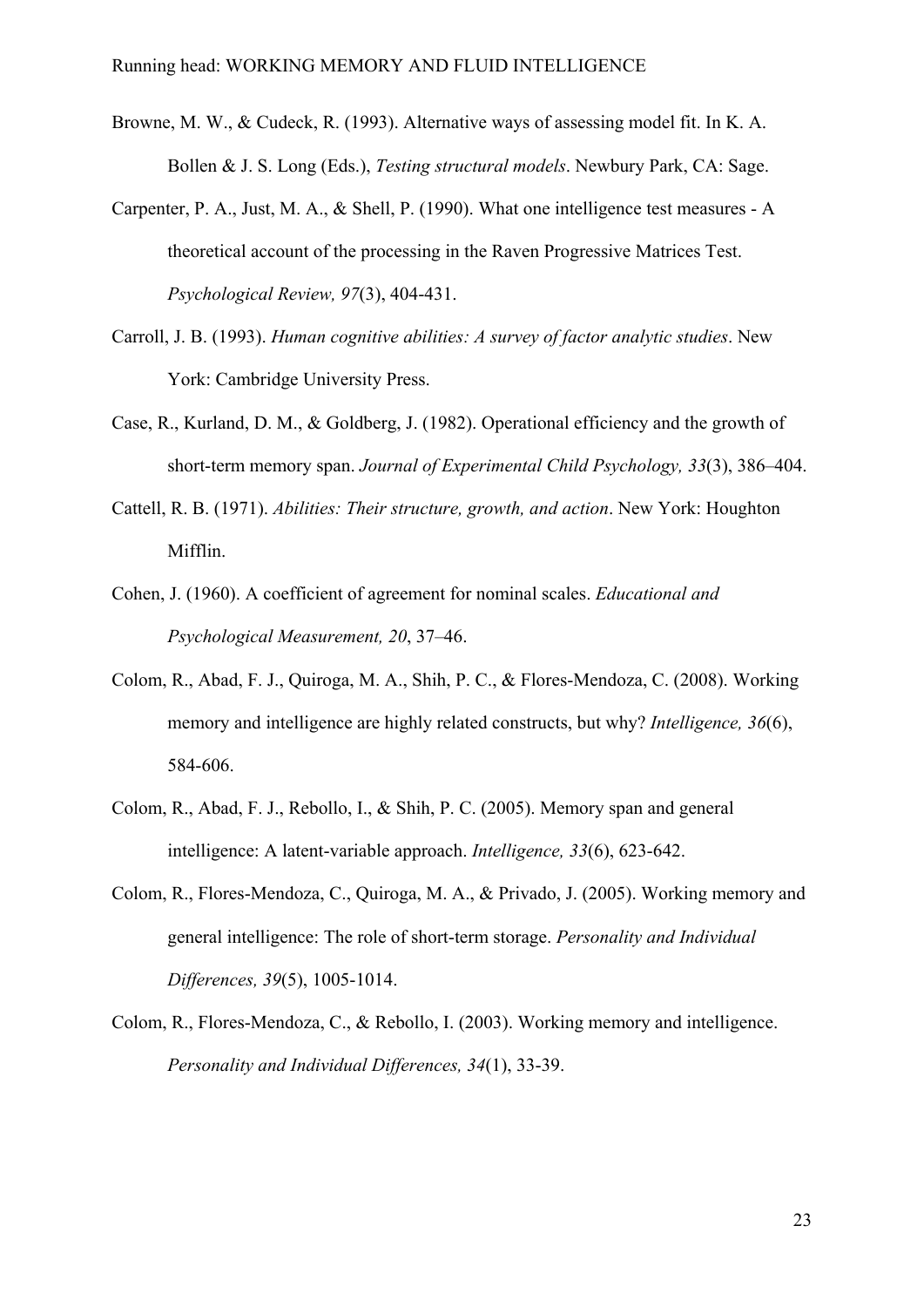- Colom, R., Rebollo, I., Abad, F. J., & Shih, P. C. (2006). Complex span tasks, simple span tasks, and cognitive abilities: A reanalysis of key studies. *Memory & Cognition, 34*(1), 158-171.
- Conway, A. R. A., Cowan, N., Bunting, M. F., Therriault, D. J., & Minkoff, S. R. B. (2002). A latent variable analysis of working memory capacity, short-term memory capacity, processing speed, and general fluid intelligence. *Intelligence, 30*(2), 163-183.
- Conway, A. R. A., Jarrold, C., Kane, M. J., Miyake, A., & Towse, J. N. (2008). Variation in working memory: an introduction. In A. R. A. Conway, C. Jarrold, M. J. Kane, A. Miyake & J. N. Towse (Eds.), *Variation in working memory*. New York: Oxford University Press.
- Conway, A. R. A., Macnamara, B., Getz, S., & Engel de Abreu, P. M. J. (in press). Working memory and fluid intelligence: A multi-mechanism view. In R. Sternberg & S. B. Kaufman (Eds.), *Cambridge Handbook of Intelligence*. New York: Cambridge University Press.
- Cowan, N., Elliott, E. M., Saults, J. S., Morey, C. C., Mattox, S., Hismjatullina, A., et al. (2005). On the capacity of attention: Its estimation and its role in working memory and cognitive aptitudes. *Cognitive Psychology, 51*(1), 42-100.
- Daneman, M., & Carpenter, P. A. (1980). Individual-differences in working memory and reading. *Journal of Verbal Learning and Verbal Behavior, 19*(4), 450-466.
- de Jong, P. F. (1999). Hierarchical regression analysis in structural equation modeling. *Structural Equation Modeling, 6*(2), 198-211.

Engel de Abreu, P. M. J. (2009). *Working memory and learning.* University of York, York.

Engle, R. W. (2010). Role of working memory capacity in cognitive control. *Current Anthropology, 51*, S1.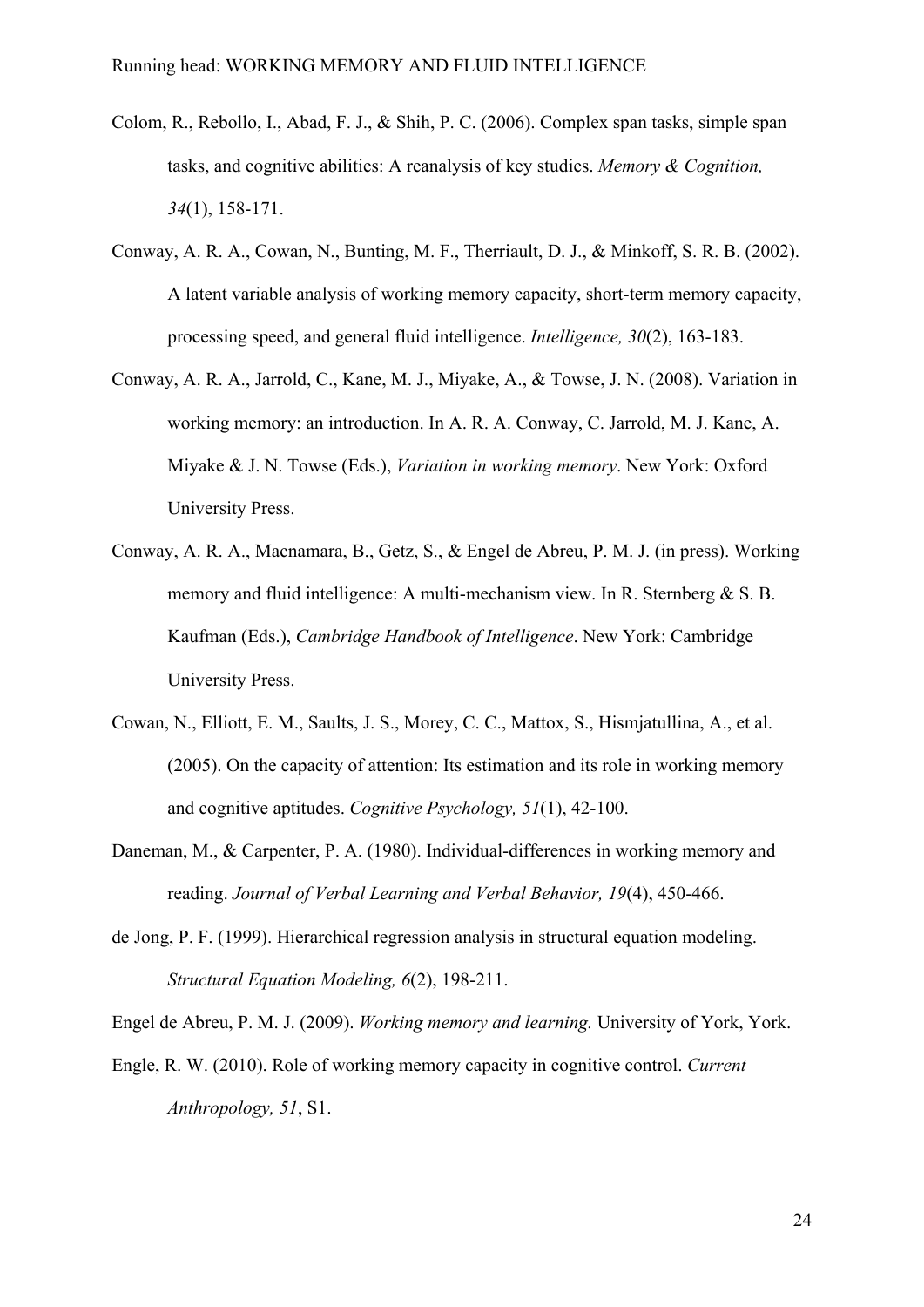- Engle, R. W., & Kane, M. J. (2004). Executive attention, working memory capacity, and a two-factor theory of cognitive control. In B. H. Ross & D. Irwin (Eds.), *Psychology of learning and motivation: Advances in research and theory* (Vol. 44, pp. 145-199). San Diego: Academic Press Inc.
- Engle, R. W., Kane, M. J., & Tuholski, S. W. (1999). Individual differences in working memory capacity and what they tell us about controlled attention, general fluid intelligence, and functions of the prefrontal cortex. In A. Miyake & P. Shah (Eds.), *Models of working memory: Mechanisms of active maintenance and executive control* (pp. 102–134). New York: Cambridge University Press.
- Engle, R. W., Tuholski, S. W., Laughlin, J. E., & Conway, A. R. A. (1999). Working memory, short-term memory, and general fluid intelligence: A latent-variable approach. *Journal of Experimental Psychology-General, 128*(3), 309-331.
- Flavell, J. H., Beach, D. R., & Chinsky, J. M. (1966). Spontaneous verbal rehearsal in a memory task as a function of age. *Child Development, 37*(2), 283-299.
- Fry, A. F., & Hale, S. (2000). Relationships among processing speed, working memory, and fluid intelligence in children. *Biological Psychology, 54*(1-3), 1-34.
- Gathercole, S. E., Adams, A. M., & Hitch, G. J. (1994). Do young children rehearse An individual differences analysis. *Memory and Cognition, 22*(2), 201-207.
- Gathercole, S. E., & Baddeley, A. D. (1996). *The children's test of nonword repetition*. London: Psychological Corporation.
- Gathercole, S. E., Pickering, S. J., Ambridge, B., & Wearing, H. (2004). The structure of working memory from 4 to 15 years of age. *Developmental Psychology, 40*(2), 177- 190.
- GoldWave Inc. (2004). *GoldWave digital audio editor software* (fifth ed.). St. John's, NL: GoldWave Inc.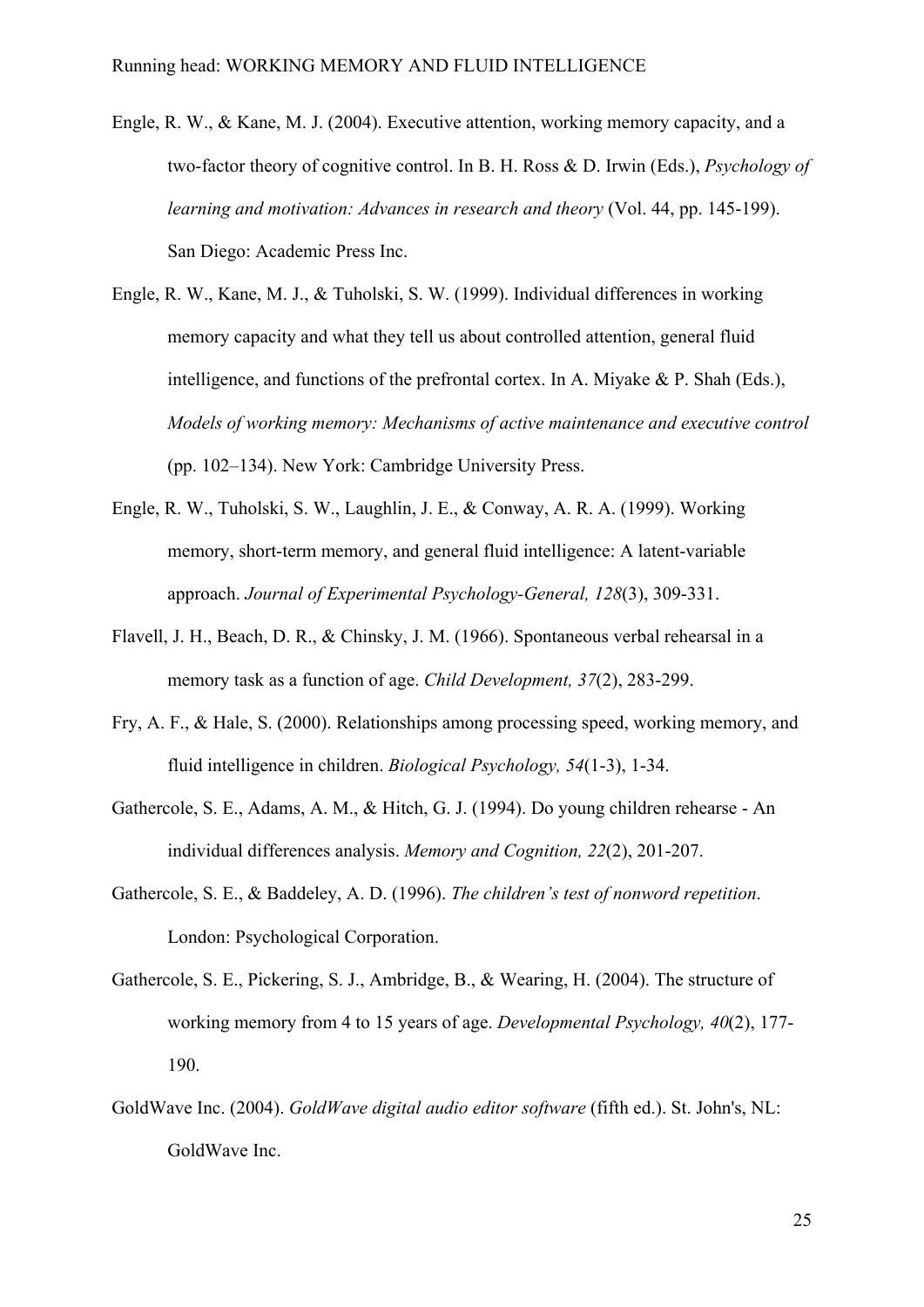- Gonzalez, R., & Griffin, D. (2001). Testing parameters in structural equation modeling: Every "one" matters. *Psychological Methods, 6*(3), 258-269.
- Gustafsson, J. E., & Balke, G. (1993). General and specific abilities as predictors of school achievement. *Multivariate Behavioral Research, 28*(4), 407-434.
- Haavisto, M. L., & Lehto, J. E. (2005). Fluid/spatial and crystallized intelligence in relation to domain-specific working memory: A latent-variable approach. *Learning and Individual Differences, 15*(1), 1-21.
- Horn, J. L., & Cattell, R. B. (1967). Age differences in fluid and crystallized intelligence. *Acta Psychologica, 26*(2), 107-129.
- Hutton, U. M. Z., & Towse, J. N. (2001). Short-term memory and working memory as indices of children's cognitive skills. *Memory, 9*(4-6), 383-394.
- Kail, R., & Hall, L. K. (2001). Distinguishing short-term memory from working memory. *Memory & Cognition, 29*(1), 1-9.
- Kane, M. J., & Engle, R. W. (2002). The role of prefrontal cortex in working-memory capacity, executive attention, and general fluid intelligence: An individual-differences perspective. *Psychonomic Bulletin & Review, 9*(4), 637-671.
- Kane, M. J., Hambrick, D. Z., Tuholski, S. W., Wilhelm, O., Payne, T. W., & Engle, R. W. (2004). The generality of working memory capacity: A latent variable approach to verbal and visuo-spatial memory span and reasoning. *Journal of Experimental Psychology: General, 133*(2), 189–217.
- Kline, R. B. (2005). *Principles and practice of structural equational modeling* (second ed.). New York: The Guilford Press.
- La Pointe, L. B., & Engle, R. W. (1990). Simple and complex word spans as measures of working memory capacity. *Journal of Experimental Psychology-Learning Memory and Cognition, 16*(6), 1118-1133.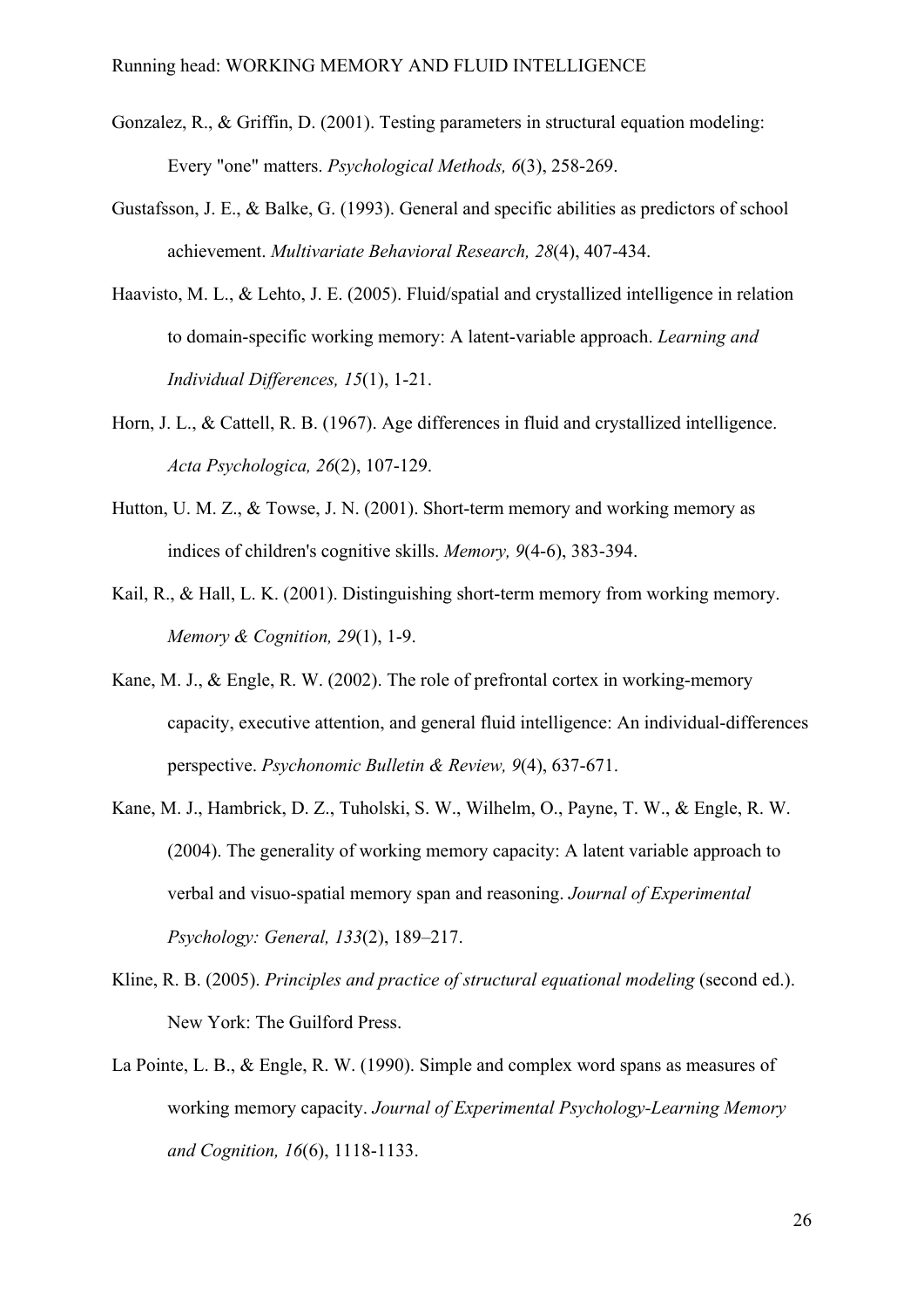- Landis, J. R., & Koch, G. G. (1977). The measurement of observer agreement for categorical data. *Biometrics, 33*(1), 159-174.
- Loehlin, J. C. (1996). The Cholesky approach: A cautionary note. *Behavior Genetics, 26*(1), 65-69.
- Oberauer, K., Schulze, R., Wilhelm, O., & Süß, H. M. (2005). Working memory and intelligence - Their correlation and their relation: Comment on Ackerman, Beier, and Boyle (2005). *Psychological Bulletin, 131*(1), 61-65.
- Pickering, S. J., & Gathercole, S. E. (2001). *Working memory test battery for children*. London: Psychological Corporation Europe.
- Raven, J. C., Court, J. H., & Raven, J. (1986). *Coloured progressive matrices*. London: H. K. Lewis.
- Swanson, H. L. (2008). Working memory and intelligence in children: What develops? *Journal of Educational Psychology, 100*(3), 581-602.
- Tillman, C. M., Nyberg, L., & Bohlin, G. (2008). Working memory components and intelligence in children. *Intelligence, 36*(5), 394-402.
- Unsworth, N., & Engle, R. W. (2006). Simple and complex memory spans and their relation to fluid abilities: Evidence from list-length effects. *Journal of Memory and Language, 54*(1), 68-80.
- Unsworth, N., & Engle, R. W. (2007). On the division of short-term and working memory: An examination of simple and complex spans and their relation to higher order abilities. *Psychological Bulletin, 133*, 1038-1066.
- Unsworth, N., Heitz, R. R., Schrock, J. C., & Engle, R. W. (2005). An automated version of the operation span task. *Behavior Research Methods, 37*(3), 498-505.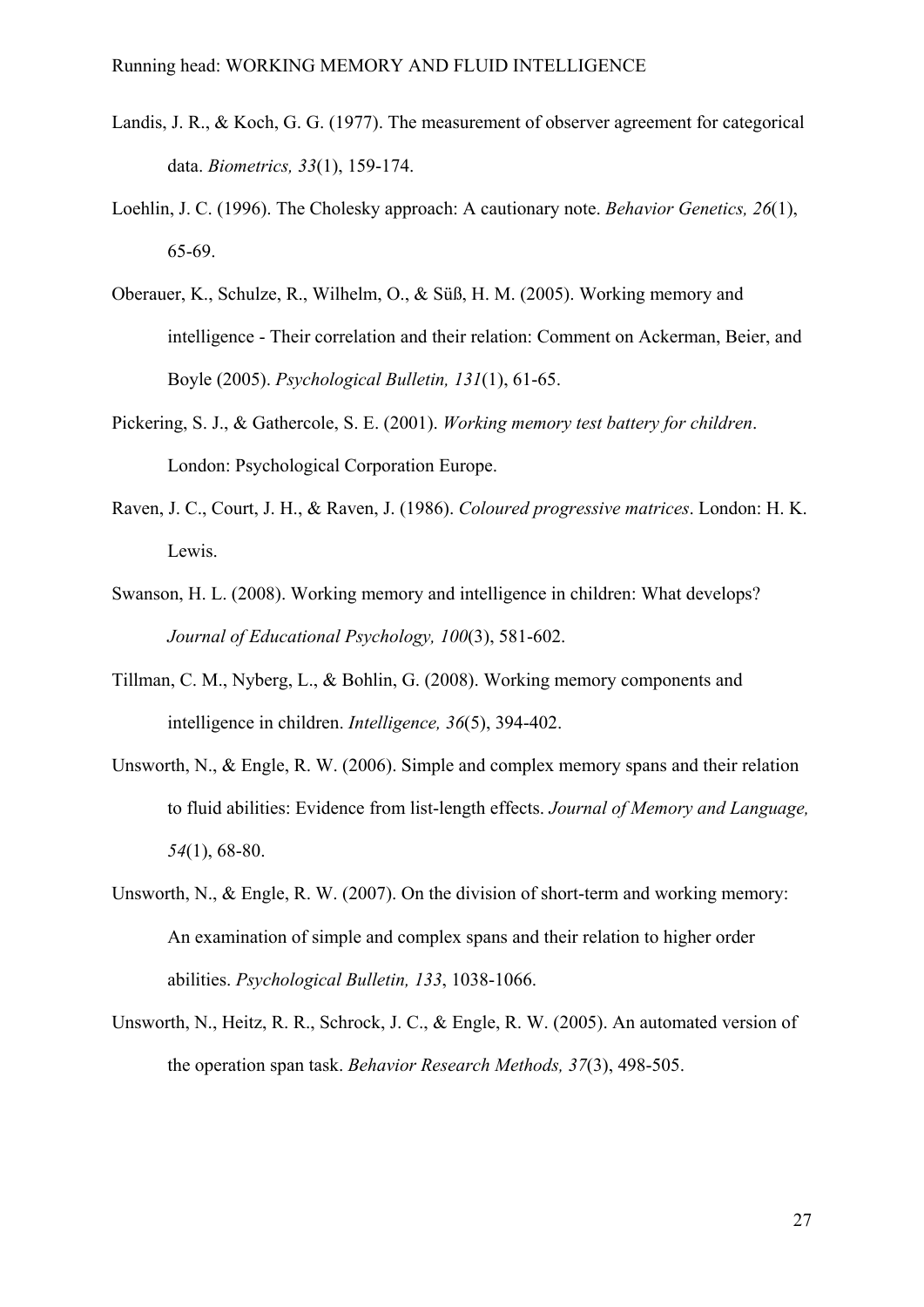Unsworth, N., Redick, T. S., Heitz, R. P., Broadway, J. M., & Engle, R. W. (2009). Complex working memory span tasks and higher-order cognition: A latent-variable analysis of the relationship between processing and storage. *Memory, 17*(6), 635-654.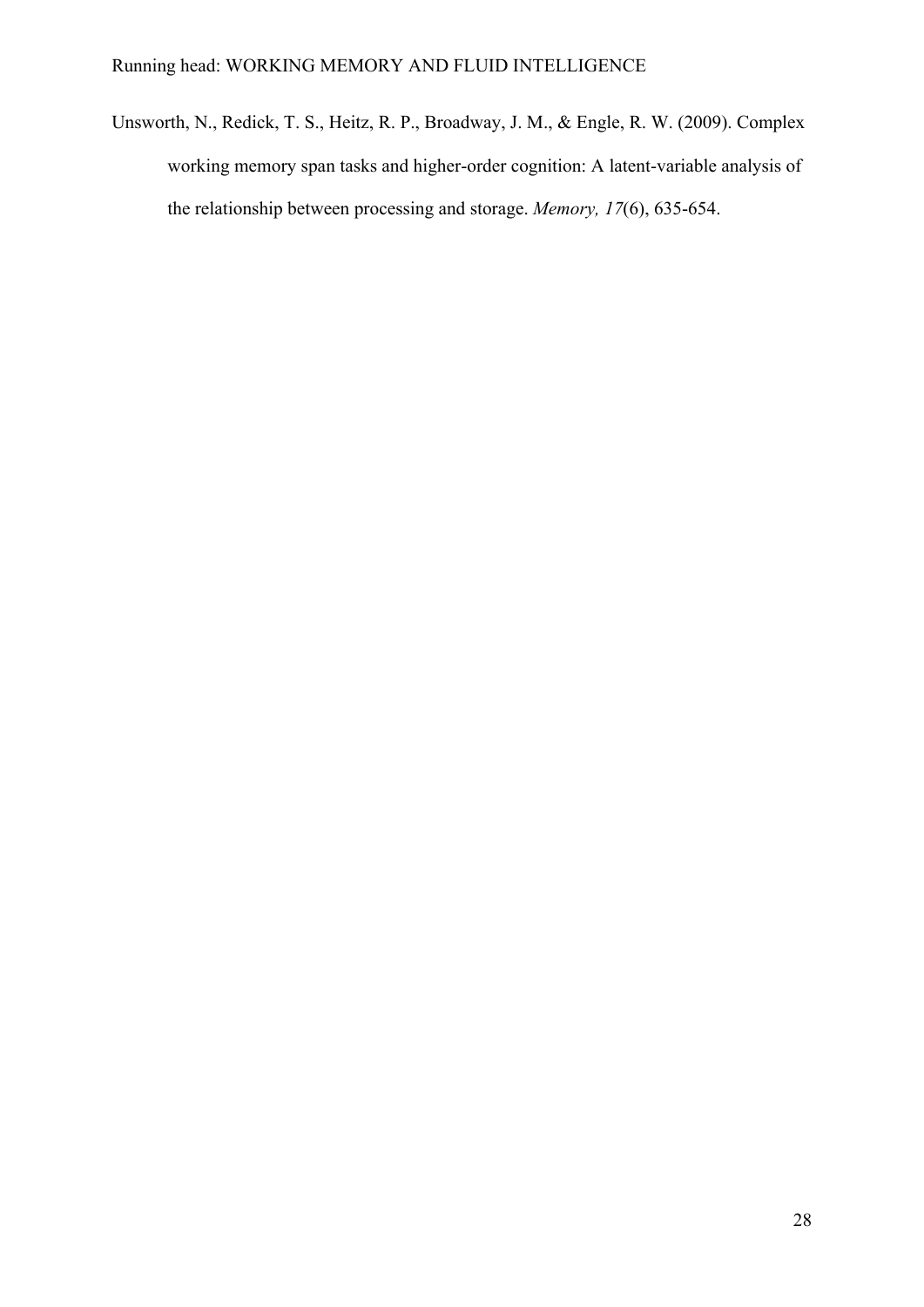#### Footnotes

*\** This project was funded by the Economic and Social Research Council (ESRC) of Great Britain and the Fond National de la Recherche (FNR) of Luxembourg. The authors wish to thank the schools, parents, and children who consented to participate in this study and Christiane Bourg for assistance on task scoring. Correspondence concerning this article should be addressed to Pascale M. J. Engel de Abreu, EMACS Research Unit, University of Luxembourg, L-7201 Walferdange, G.D. de Luxembourg. E-mail: Pascale.Engel@uni.lu

<sup>1</sup> Translated and reproduced by Permission. Copyright © 2007 by Pearson Assessment. All rights reserved.

 $2^2$  For fluid intelligence only one observed measure was obtained. To optimize the models solution and avoid biasing effects of error, fluid intelligence was indexed by the three subscores: Raven A; Raven AB; and Raven B. All the analyses were conducted again with the Raven overall score as outcome variable and with the error term constrained to an estimate based on the measures established reliability. The results did not change considerably.

 $3$  The analyses were run again using standard structural regression models. The results did not change considerably.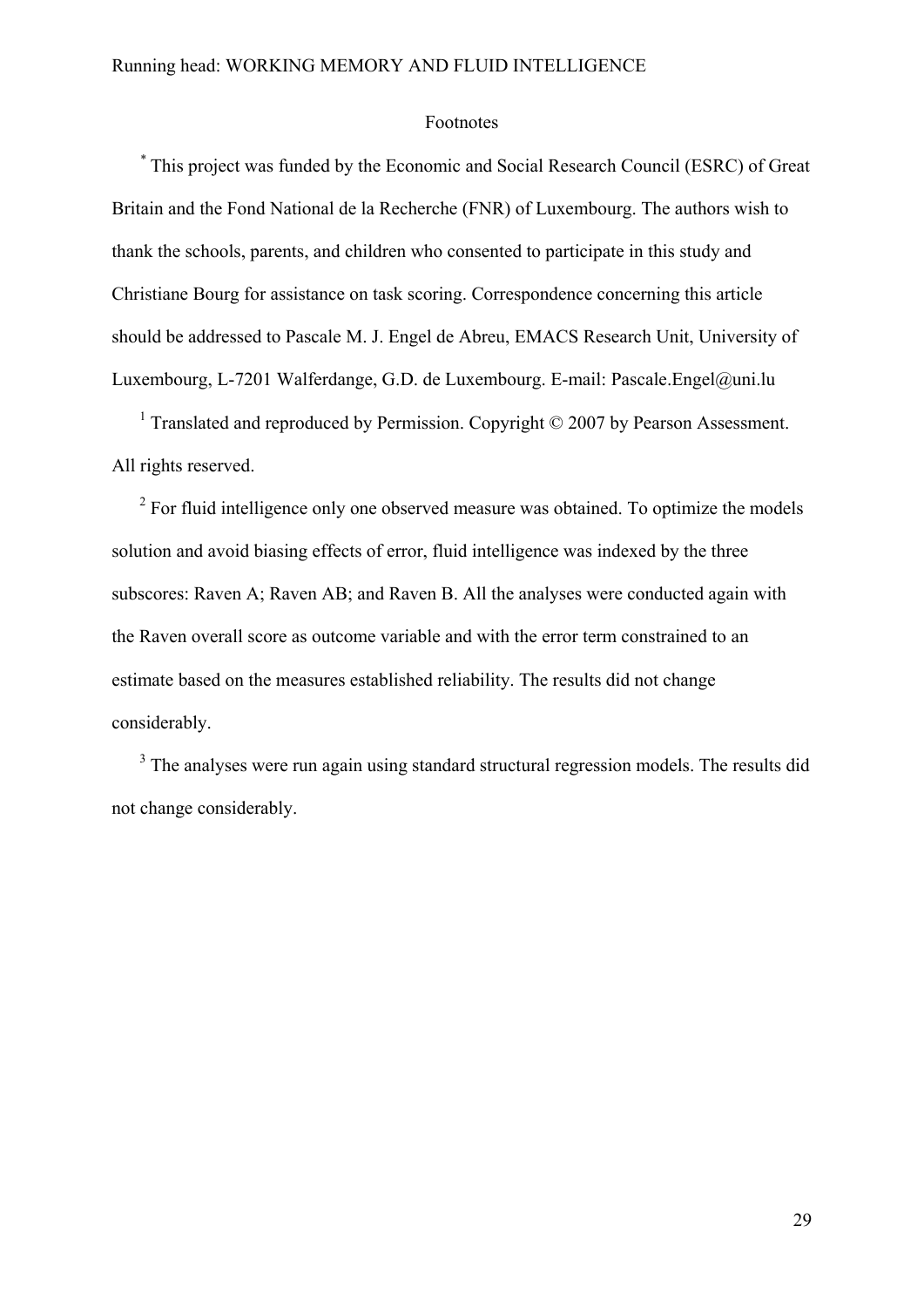Table 1

# *Reliability Coefficients for the Different Study Waves*

| Measures                   | Kindergarten     |          |          | First grade      |                 |          | Second grade     |          |          |  |
|----------------------------|------------------|----------|----------|------------------|-----------------|----------|------------------|----------|----------|--|
|                            | Reliability      | Skewness | Kurtosis | Reliability      | <b>Skewness</b> | Kurtosis | Reliability      | Skewness | Kurtosis |  |
| Fluid intelligence         |                  |          |          |                  |                 |          |                  |          |          |  |
| Raven                      | .72              | .09      | .23      | .71              | .08             | $-0.39$  | .67              | $-19$    | $-.34$   |  |
| Working memory             |                  |          |          |                  |                 |          |                  |          |          |  |
| <b>Counting Recall</b>     | .85              | .87      | .63      | .81              | .28             | $-.24$   | .89              | $-.14$   | $-.21$   |  |
| Backwards digit recall .85 |                  | $-.53$   | .85      | .84              | .20             | $-1.11$  | .80              | .16      | .90      |  |
| Short-term memory          |                  |          |          |                  |                 |          |                  |          |          |  |
| Digit Recall               | .84              | .26      | $-.24$   | .91              | .50             | .20      | .89              | .20      | $-.11$   |  |
| Nonword repetition         | .79              | $-.66$   | .12      | .81              | $-.83$          | .23      | .83              | $-0.85$  | .32      |  |
|                            | .78 <sup>a</sup> |          |          | .82 <sup>a</sup> |                 |          | .72 <sup>a</sup> |          |          |  |

*Note.* Raven: Raven Colored Progressive Matrices Test; <sup>a</sup>interrater reliability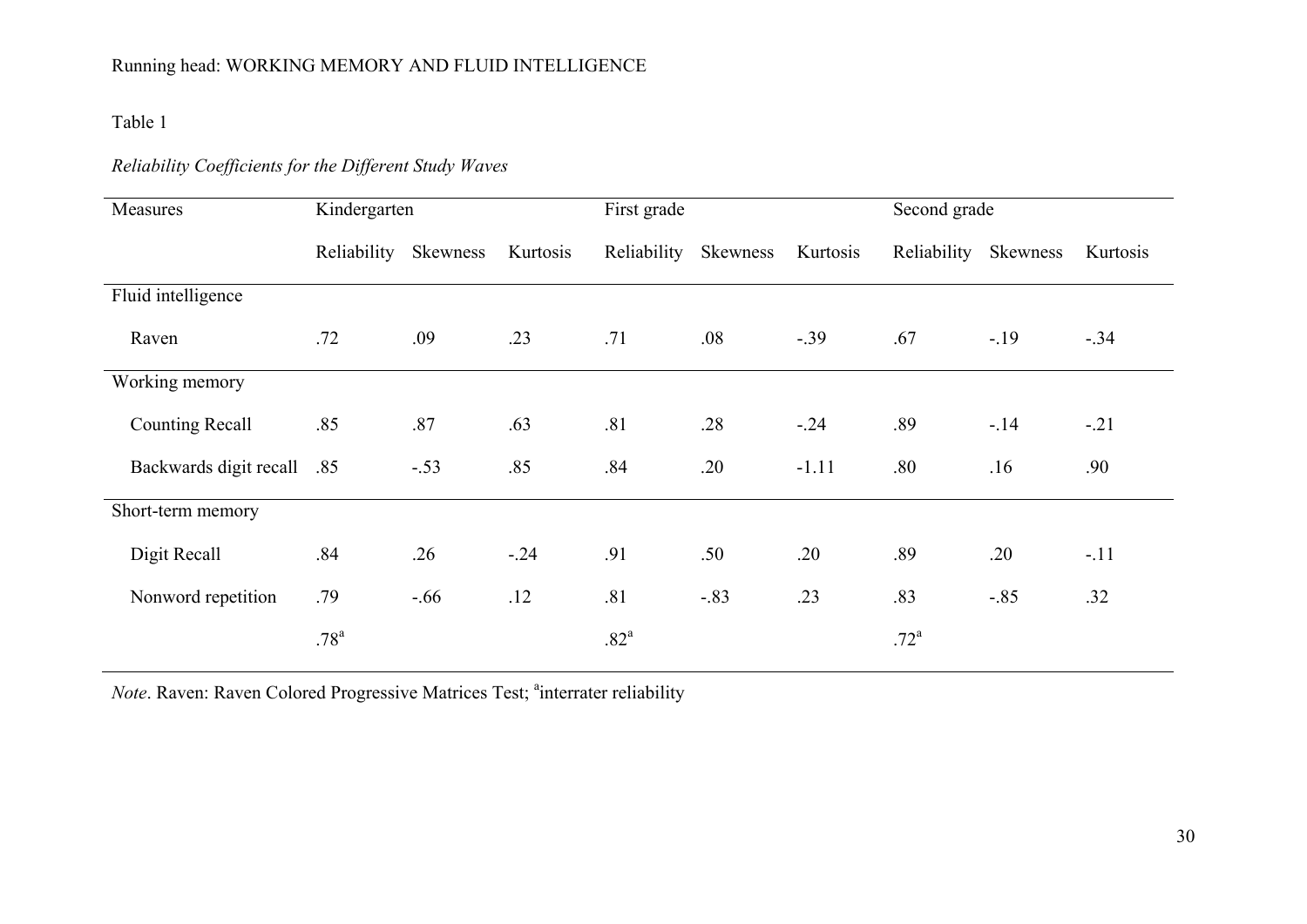## Table 2

# *Descriptive Statistics for the Kindergarten, First, and Second Grade Study Waves*

| Measures               | Max.              | Kindergarten |      |           | First grade |      |           | Second grade |      |            | $\overline{F}$ | $\eta^2$ | Contrasts         |
|------------------------|-------------------|--------------|------|-----------|-------------|------|-----------|--------------|------|------------|----------------|----------|-------------------|
|                        |                   | Mean         | SD   | Range     | Mean        | SD   | Range     | Mean         | SD   | Range      |                |          |                   |
| Age (in month)         | $\qquad \qquad -$ | 75.13        | 3.37 | 69-82     | 87.03       | 3.44 | 80-94     | 99.03        | 3.44 | $92 - 106$ |                |          |                   |
| Fluid intelligence     |                   |              |      |           |             |      |           |              |      |            |                |          |                   |
| Raven                  | 36                | 18.97        | 4.31 | $8 - 31$  | 23.65       | 4.03 | $15 - 34$ | 25.98        | 3.44 | $17 - 33$  | $227.01$ **    | .66      | $K <$ Gr1 $<$ Gr2 |
| Working memory         |                   |              |      |           |             |      |           |              |      |            |                |          |                   |
| <b>Counting Recall</b> | 42                | 9.69         | 3.07 | $5-19$    | 14.45       | 3.12 | $7 - 22$  | 18.17        | 3.61 | $8-26$     | $350.91$ **    | .75      | $K <$ Grl $<$ Gr2 |
| <b>Backwards DR</b>    | 36                | 5.90         | 2.42 | $0 - 12$  | 8.84        | 2.42 | $5 - 15$  | 11.41        | 2.52 | $6-19$     | 227.04**       | .66      | $K <$ Gr1 $<$ Gr2 |
| Short-term memory      |                   |              |      |           |             |      |           |              |      |            |                |          |                   |
| Digit Recall           | 54                | 20.50        | 3.17 | $14 - 30$ | 23.03       | 3.51 | $15 - 32$ | 24.55        | 3.23 | 18-32      | 149.54**       | .56      | $K <$ Gr1 $<$ Gr2 |
| Nonword repetition     | 50                | 35.19        | 6.14 | 18-46     | 38.33       | 5.10 | 23-47     | 38.76        | 5.20 | 24-49      | $60.61$ **     | .34      | $K <$ Gr1=Gr2     |

*Note*. Max: Maximum possible score; Raven: Raven Colored Progressive Matrices Test; Backwards DR: Backwards Digit Recall; \*\* *<sup>p</sup>* < .01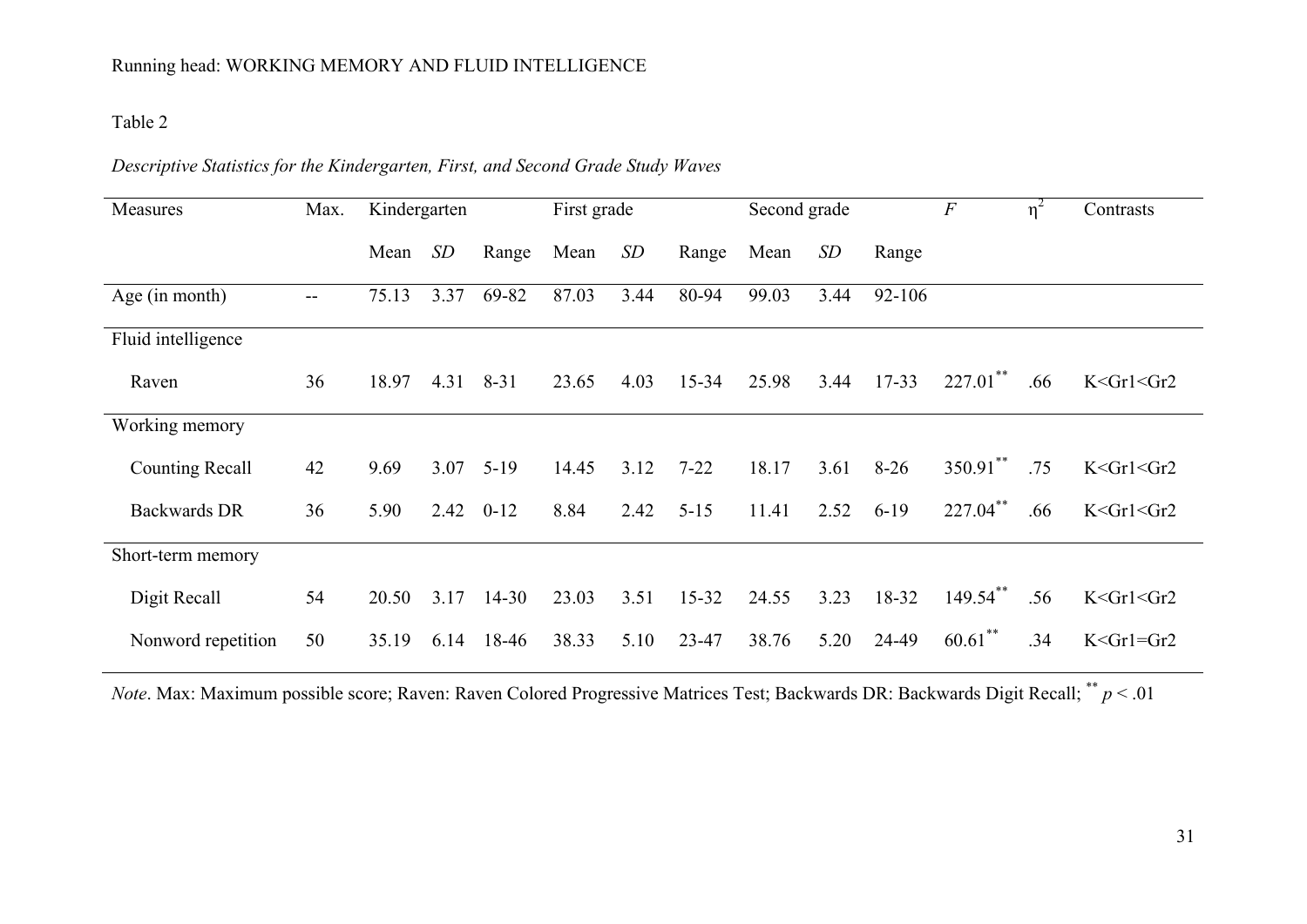#### Table 3

# *Correlations Between the Scores Using Pearson's Correlation Coefficient (N = 119)*

| Kindergarten<br>Measures |              |                | First Grade  |                |                                               |                          | Second Grade |                |                |                |                 |                          |               |               |                |                |                 |   |
|--------------------------|--------------|----------------|--------------|----------------|-----------------------------------------------|--------------------------|--------------|----------------|----------------|----------------|-----------------|--------------------------|---------------|---------------|----------------|----------------|-----------------|---|
|                          | $\mathbf{1}$ | $\overline{2}$ | $\mathbf{3}$ | $\overline{4}$ | $\overline{5}$                                | 6                        | $\mathbf{1}$ | $\overline{2}$ | $\overline{3}$ | $\overline{4}$ | $5\overline{)}$ | 6                        | $\frac{1}{2}$ | 2             | $\overline{3}$ | $\overline{4}$ | $5\overline{)}$ | 6 |
| 1. Age (in month)        | $\sim$       |                |              |                |                                               |                          | --           |                |                |                |                 |                          | --            |               |                |                |                 |   |
| Fluid intelligence       |              |                |              |                |                                               |                          |              |                |                |                |                 |                          |               |               |                |                |                 |   |
| 2. Raven                 | .18          | - --           |              |                |                                               |                          | .17          | $\overline{a}$ |                |                |                 |                          | .11           | $\sim$ $\sim$ |                |                |                 |   |
| Short-term memory        |              |                |              |                |                                               |                          |              |                |                |                |                 |                          |               |               |                |                |                 |   |
| 3. Nonword rep.          |              | $.16$ .16      | $\sim$       |                |                                               |                          | .01          | .16            | $\sim$ $\sim$  |                |                 |                          | .05           | .18           | $\sim$ $\sim$  |                |                 |   |
| 4. Digit Recall          | .05          | .12            | .59          | $-$            |                                               |                          | $-.09$       | .18            | .60            | $-$            |                 |                          | .01           | .21           | .61            | $-$            |                 |   |
| Short-term memory        |              |                |              |                |                                               |                          |              |                |                |                |                 |                          |               |               |                |                |                 |   |
| 5. Counting recall       | $.08\,$      | .27            | .13          | .27            | $\mathord{\hspace{1pt}\text{--}\hspace{1pt}}$ |                          | .08          | .25            | $-.05$         | .08            | $\sim$          |                          | .13           | .20           | .13            | .16            |                 |   |
| 6. Bachwards DR          | .13          | .34            | .40          | .41            | .38                                           | $\overline{\phantom{a}}$ | .09          | .19            | .19            | .14            | .19             | $\overline{\phantom{a}}$ | .05           | .25           | .24            | .32            | .36             |   |

*Note*. Raven: Raven Colored Progressive Matrices Test; Nonword rep.: Nonword repetition; Backwards DR: Backwards Digit Recall; significant values marked in boldface,  $p < .05$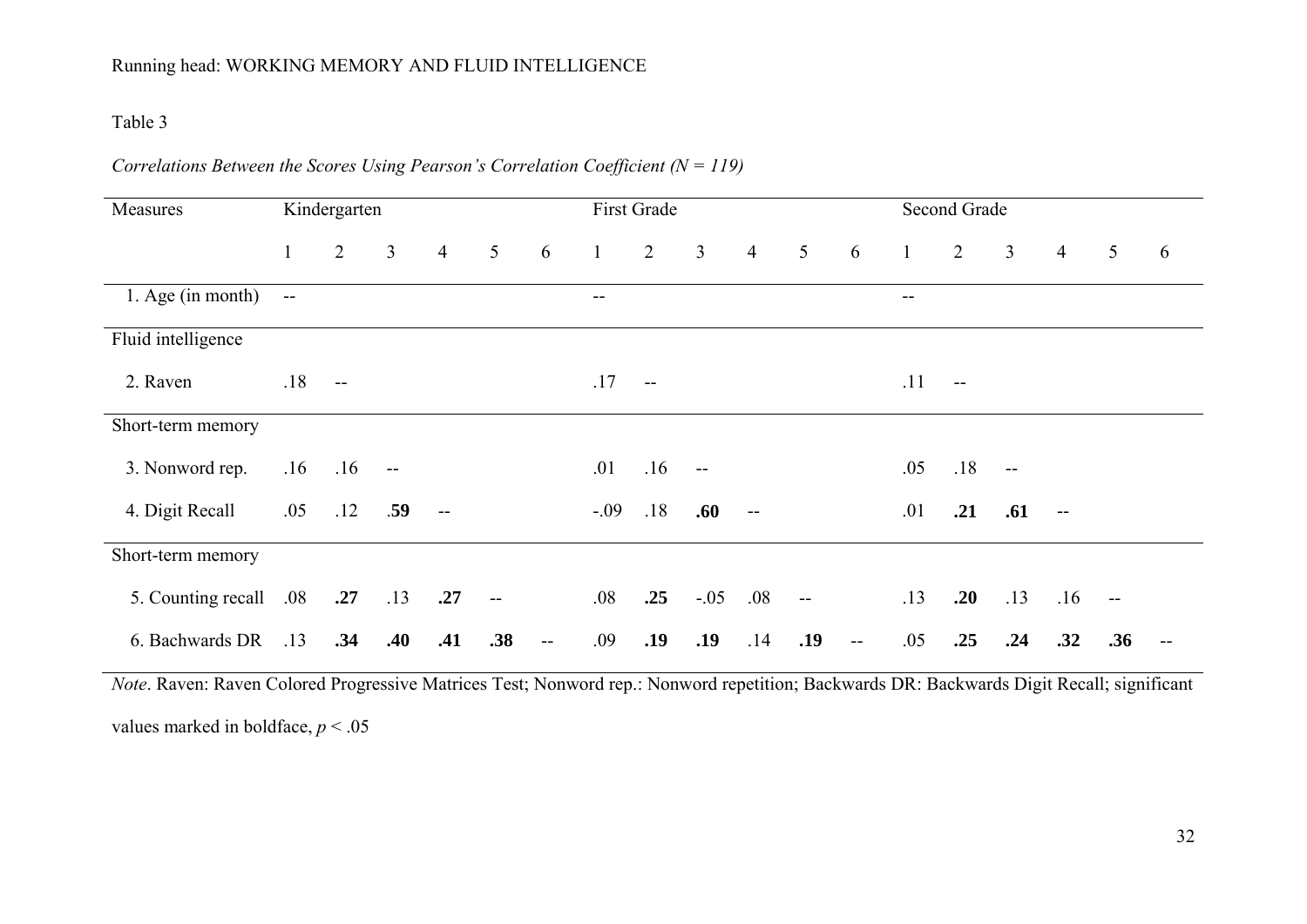# Table 4

# *Fit Indices of the Confirmatory Factor Analyses Models for the Different Study Waves*

| Model                                                        | $\chi^2$ | df             | $\overline{p}$ | CFI  | <b>IFI</b> | <b>RMSEA</b> |  |  |  |  |  |
|--------------------------------------------------------------|----------|----------------|----------------|------|------------|--------------|--|--|--|--|--|
| Model 1: Two-factor model: WM and STM                        |          |                |                |      |            |              |  |  |  |  |  |
| Kindergarten                                                 | 4.49     | $\overline{2}$ | .11            | .97  | .97        | .10          |  |  |  |  |  |
| First grade                                                  | 4.11     | $\overline{2}$ | .13            | .96  | .97        | .09          |  |  |  |  |  |
| Second grade                                                 | .00.     | $\overline{2}$ | .99            | 1.00 | 1.02       | .00.         |  |  |  |  |  |
| Model 2: Single factor model                                 |          |                |                |      |            |              |  |  |  |  |  |
| Kindergarten                                                 | 12.43    | $\overline{3}$ | .00.           | .90  | .90        | .16          |  |  |  |  |  |
| First grade                                                  | 7.48     | 3              | .06            | .92  | .93        | .11          |  |  |  |  |  |
| Second grade                                                 | 14.53    | 3              | .00.           | .85  | .86        | .18          |  |  |  |  |  |
| Model 3: Three factor model: WM, STM, and fluid intelligence |          |                |                |      |            |              |  |  |  |  |  |
| Kindergarten                                                 | 11.47    | 12             | .49            | 1.00 | 1.00       | .00.         |  |  |  |  |  |
| First grade                                                  | 12.35    | 12             | .42            | 1.00 | 1.00       | .02          |  |  |  |  |  |
| Second grade                                                 | 8.69     | 12             | .73            | 1.00 | 1.02       | .00.         |  |  |  |  |  |

*Note*. WM: Working memory; STM: Short-term memory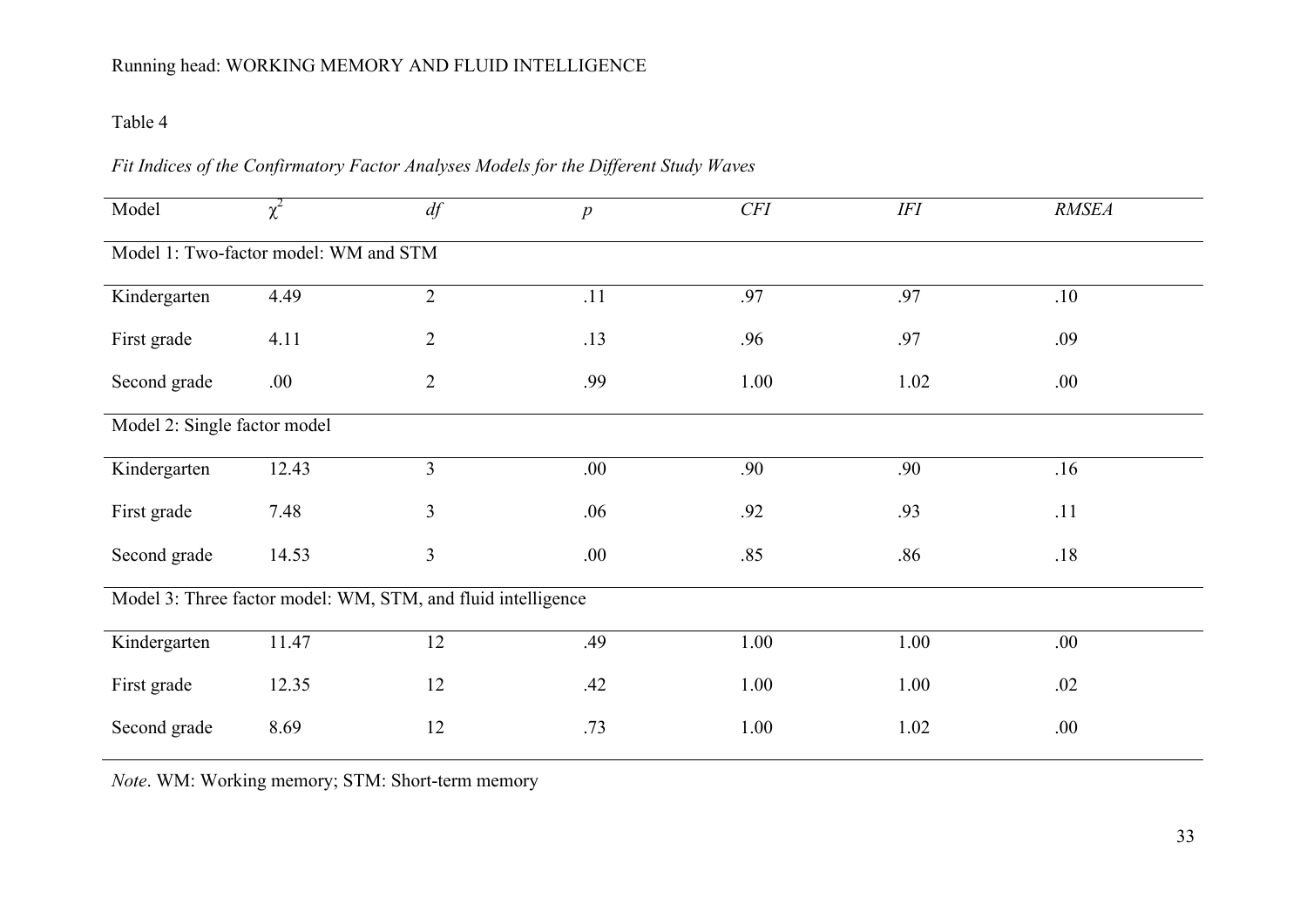# Table 5

# *Standardized Factor Loadings and Inter-factor Correlations from Confirmatory Factor Analyses (Model 3)*

|                        | Latent factors |            |                          |             |                             |          |              |                                               |          |
|------------------------|----------------|------------|--------------------------|-------------|-----------------------------|----------|--------------|-----------------------------------------------|----------|
|                        | Kindergarten   |            |                          | First grade |                             |          | Second grade |                                               |          |
| Variable               | <b>STM</b>     | <b>WM</b>  | Gf                       | <b>STM</b>  | <b>WM</b>                   | Gf       | <b>STM</b>   | <b>WM</b>                                     | Gf       |
| Nonword rep.           | $.70***$       |            |                          | $.76***$    |                             |          | $.73***$     |                                               |          |
| Digit Recall           | $.86***$       |            |                          | $.78***$    |                             |          | $.84***$     |                                               |          |
| <b>Counting Recall</b> |                | $.50^{**}$ |                          |             | $.45***$                    |          |              | $.50^{**}$                                    |          |
| <b>Backwards DR</b>    |                | $.75***$   |                          |             | $.43***$                    |          |              | $.72***$                                      |          |
| Raven A                |                |            | $.62$ <sup>**</sup>      |             |                             | $.52$ ** |              |                                               | .18      |
| Raven AB               |                |            | $.81^{\ast\ast}$         |             |                             | $.71***$ |              |                                               | $.75***$ |
| Raven B                |                |            | $.67***$                 |             |                             | $.68***$ |              |                                               | $.68***$ |
|                        |                |            |                          |             | Inter-factor correlations   |          |              |                                               |          |
| <b>STM</b>             | --             |            |                          | --          |                             |          | $-$          |                                               |          |
| <b>WM</b>              | $.65***$       | $-$        |                          | $.27*$      | $\mathcal{L}_{\mathcal{F}}$ |          | $.48***$     | $\mathord{\hspace{1pt}\text{--}\hspace{1pt}}$ |          |
| Gf                     | .18            | $.55***$   | $\overline{\phantom{m}}$ | $.26*$      | $.62$ **                    | $-$      | $.30*$       | $.50^{**}$                                    | $-$      |

*Note*: STM: short-term memory; WM: working memory; Gf: fluid intelligence;  $p < .05$ ;  $p < .01$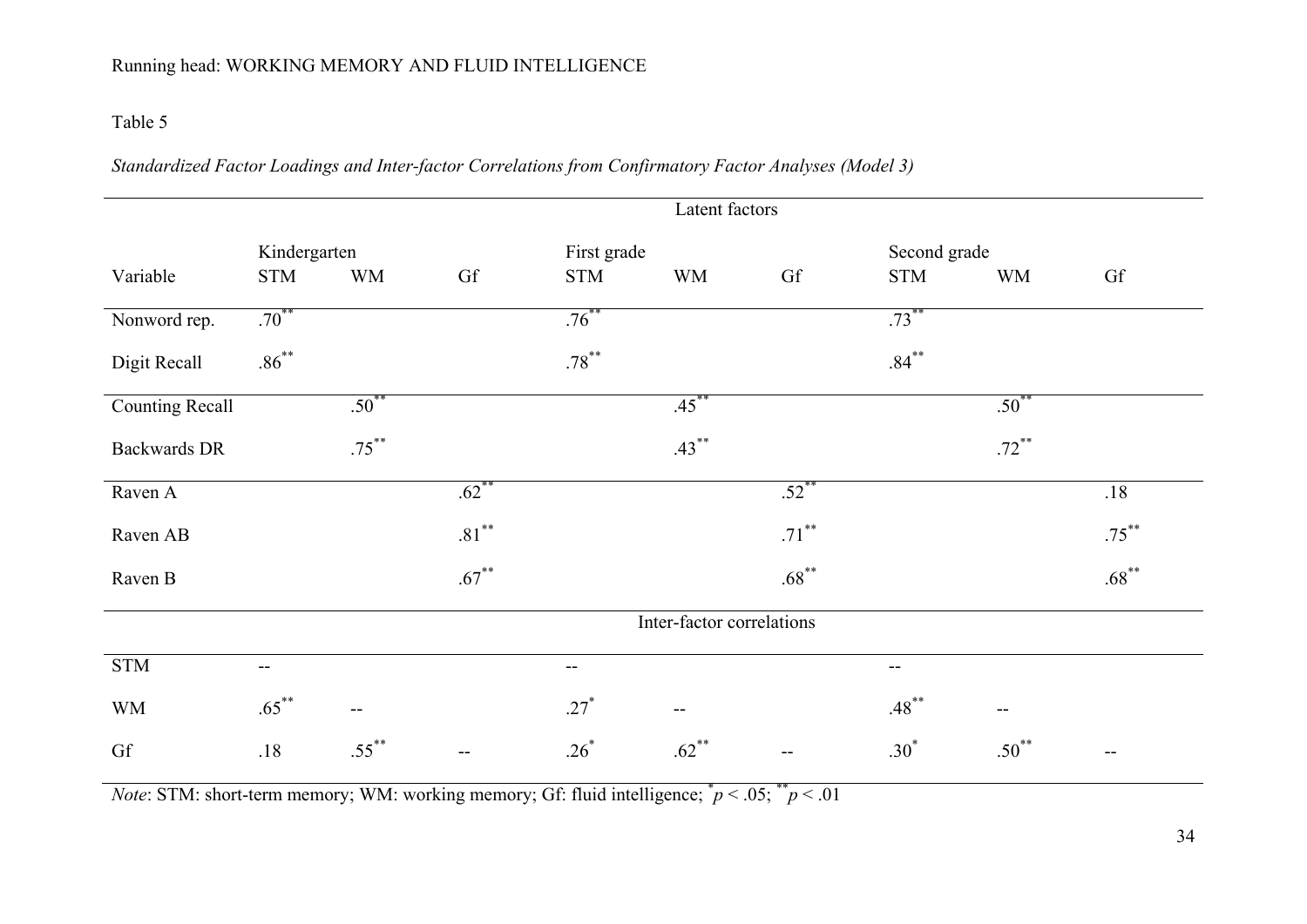## Table 6

*Standardized Regression Coefficients from Hierarchical Regression Analysis with WM and STM predicting Fluid Intelligence* 

| Step        | Latent predictor | Kindergarten | First Grade         | Second Grade       |
|-------------|------------------|--------------|---------------------|--------------------|
|             | <b>STM</b>       | .18          | $.26^\circ$         | .30 <sup>°</sup>   |
| 2           | <b>WM</b>        | $.56^{**}$   | $.57***$            | $.41$ <sup>*</sup> |
|             |                  |              |                     |                    |
|             | <b>WM</b>        | $.55***$     | $.62$ <sup>**</sup> | $.50^{**}$         |
| 2           | <b>STM</b>       | $-.23$       | .10                 | .07                |
| Total $R^2$ |                  | .35          | .39                 | .26                |

Note. STM: short-term memory; WM: working memory;  $p < .05$ ;  $p < .01$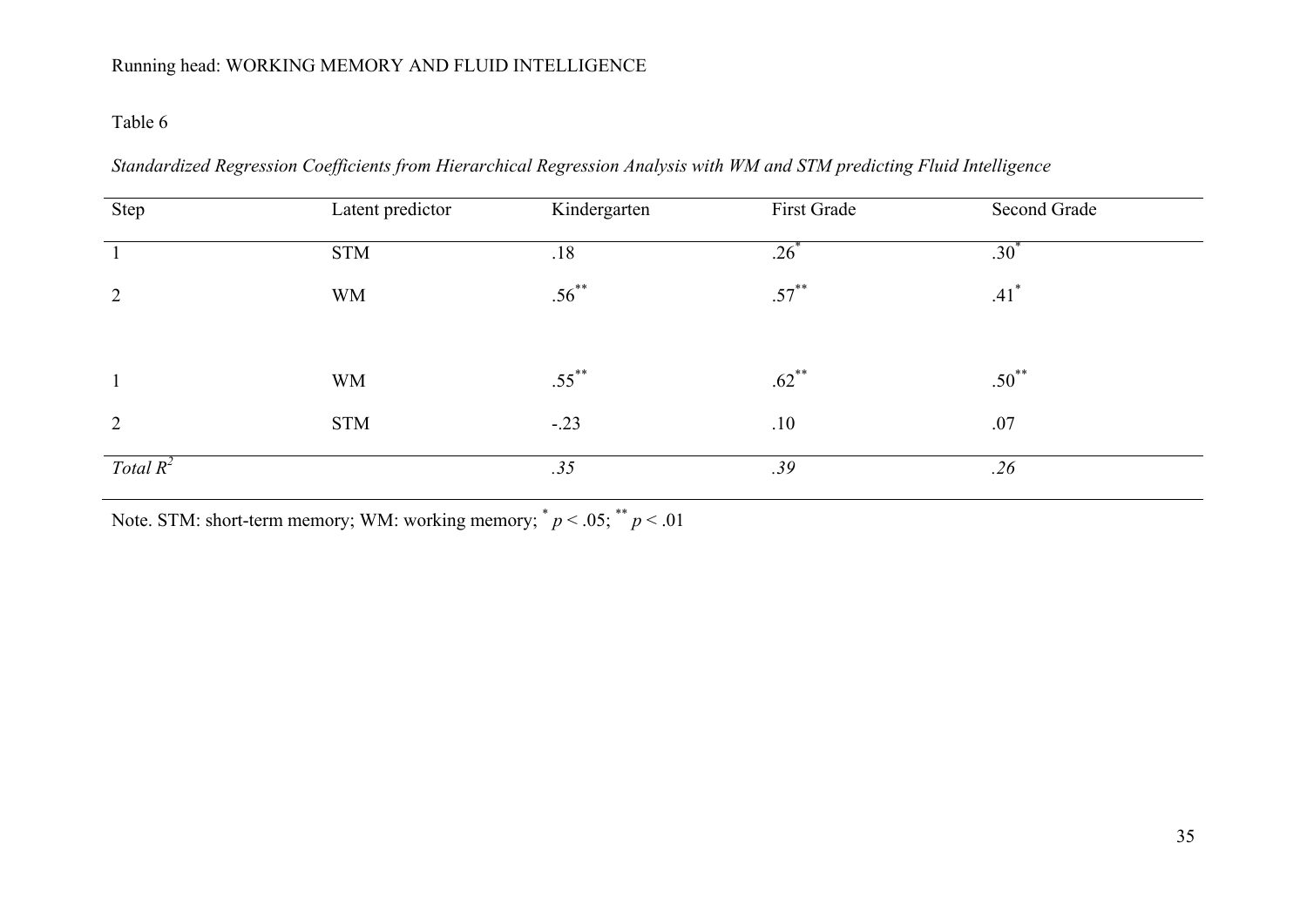

*Figure 1*. Two-factor Confirmatory Factor Analyses model.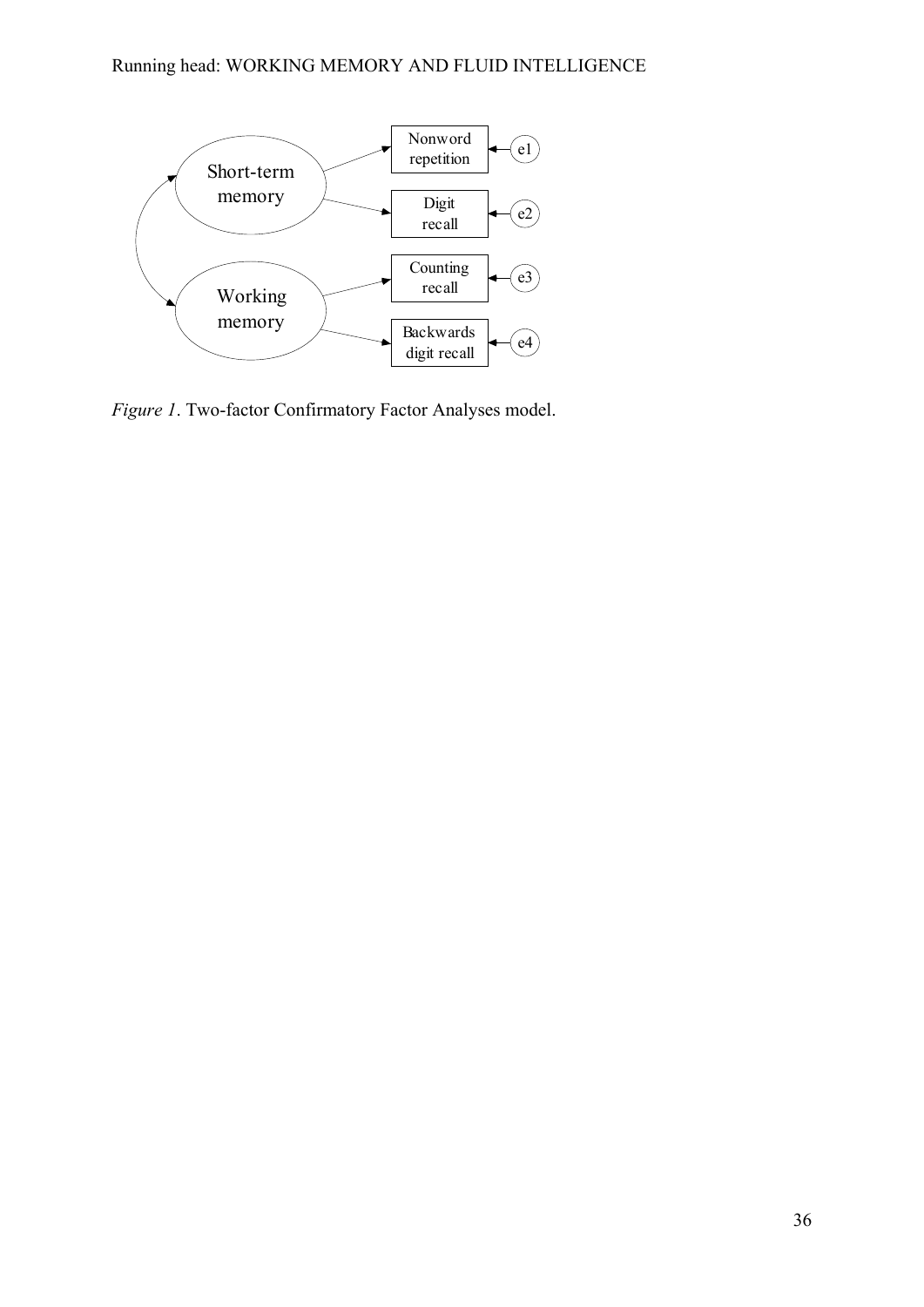

*Figure 2*. Three-factor Confirmatory Factor Analyses model.